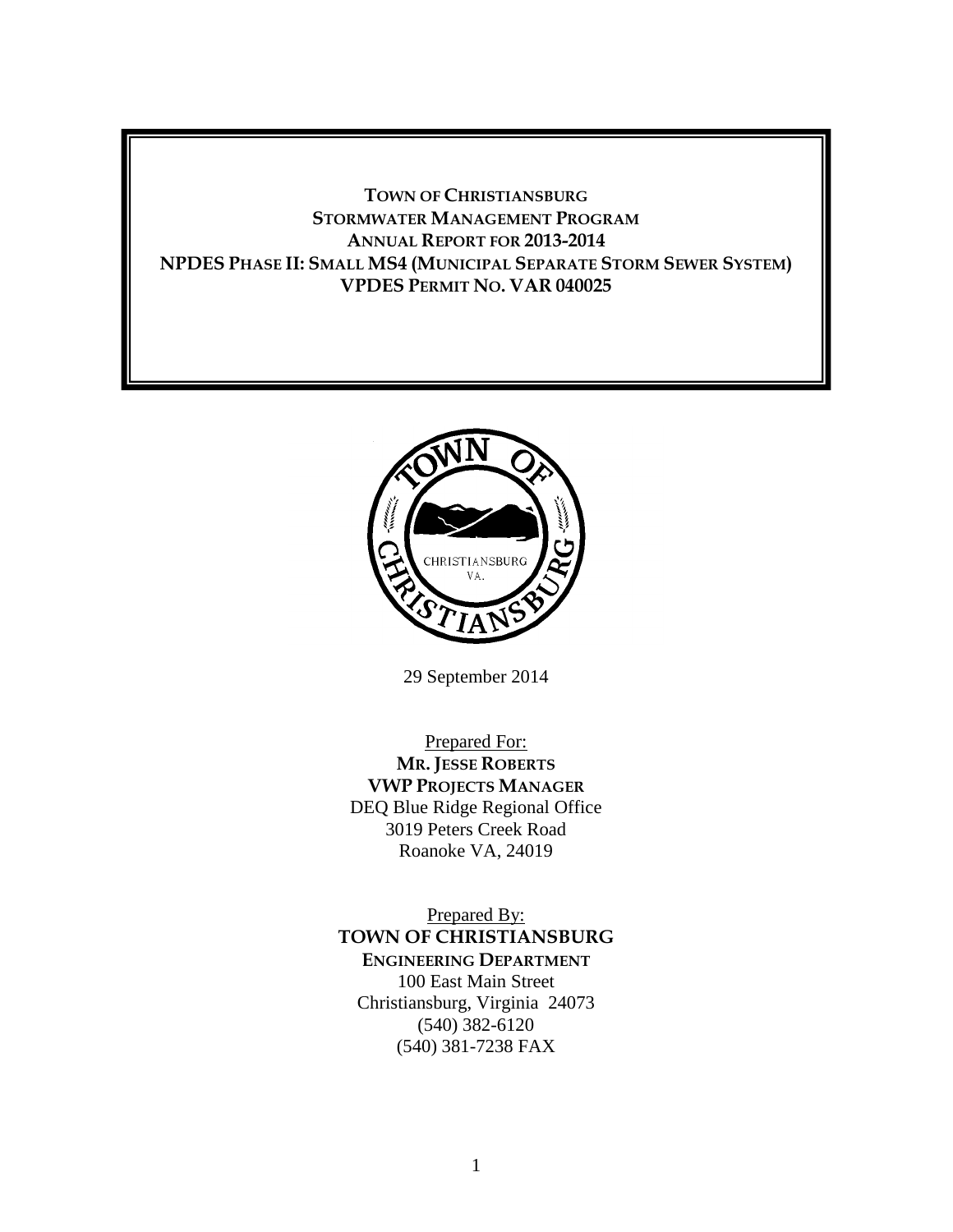# Table of Contents

| Minimum Control Measure No. 1: Public Education and Outreach                  |
|-------------------------------------------------------------------------------|
|                                                                               |
|                                                                               |
| Minimum Control Measure No. 3: Illicit Discharge Detection and Elimination 10 |
|                                                                               |
| Minimum Control Measure No. 5: Post Construction Storm Water Management15     |
|                                                                               |
|                                                                               |

# Appendices

|                                                                          | . Appendix C |
|--------------------------------------------------------------------------|--------------|
|                                                                          |              |
| VSMP Session NRV Homebuilders Association Attendees, BMP 2.1  Appendix E |              |
|                                                                          | .Appendix F  |
|                                                                          |              |
|                                                                          |              |
|                                                                          |              |
|                                                                          |              |
|                                                                          |              |
|                                                                          |              |
|                                                                          |              |
|                                                                          |              |
|                                                                          |              |
|                                                                          |              |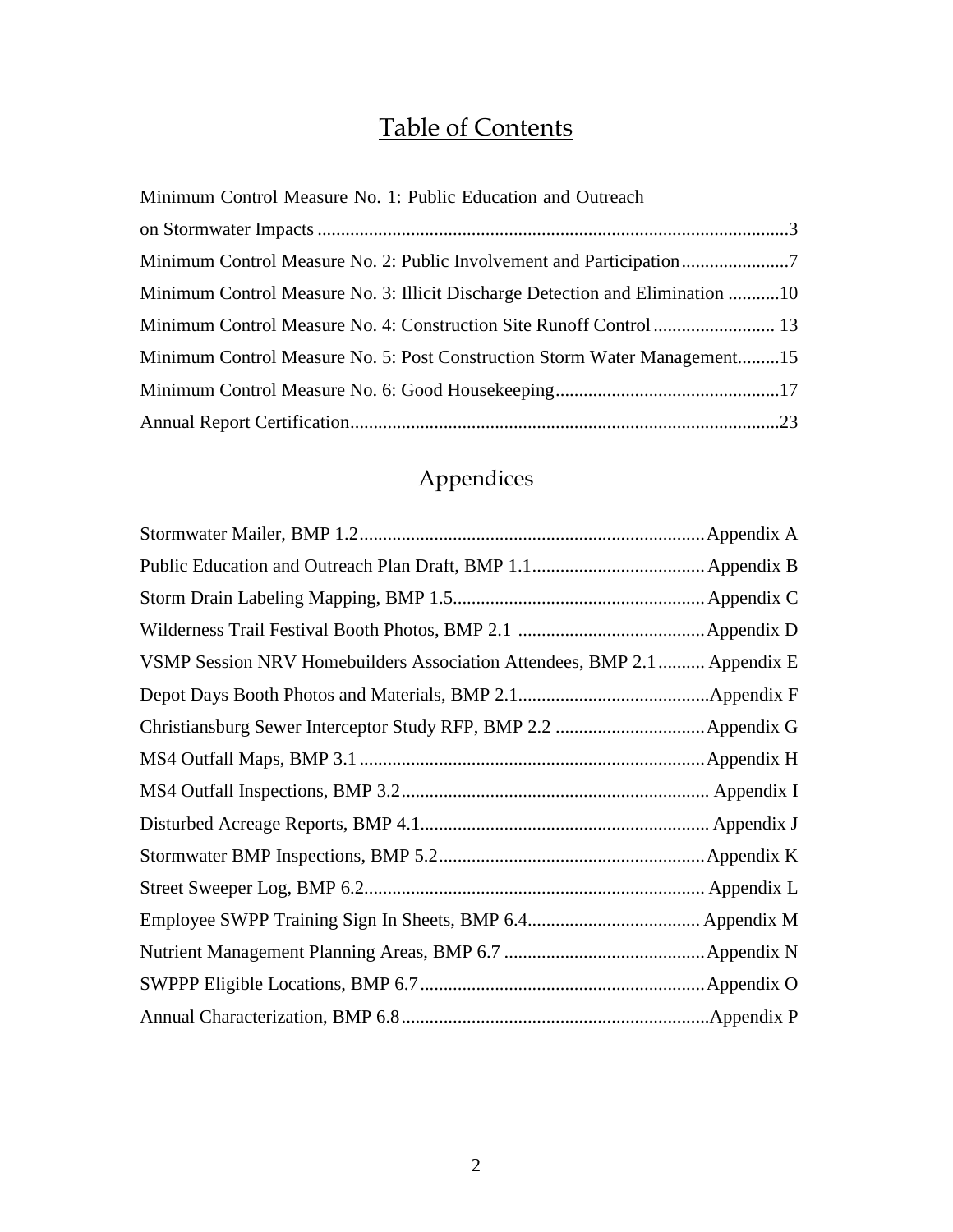# **The following is a summary of the Six Minimum Control Measures that the Town of Christiansburg has implemented in accordance with the Town's MS4 Program Plan. This report covers the period July 1, 2013 – June 30, 2014.**

# **Minimum Control Measure No. 1: Public Education and Outreach**

#### **A. BMP 1.1 Public Education and Outreach Plan**

**Objective:** Develop and execute a Public Education and Outreach Plan (PEOP) for Town's MS4. The PEOP shall detail the stormwater education and outreach messages to be presented and the delivery methods. The messages shall include at a minimum 3 high-priority water quality issues including TMDLs. The PEOP shall estimate target audience size and target at least 20% of each high-priority water quality issue's target audience annually. The PEOP shall be revised and updated as necessary based on stormwater quality issues, messages, and delivery methods.

Measurable Goals Achieved for Reporting Year: A first draft PEOP was produced and is available in Appendix B. The draft identifies pet waste, IDDE, and commercial and residential yard care as priority issues.

Assessment and Next Year's Annual Goals: Pet Waste: The Engineering Department needs to coordinate with Parks and Recreation to develop more specific target areas for pet waste stations and coordinate with Administration to draft a funding schedule. Coordinate with both Rec and Administration on potential dog park site(s) and funding schedule for dog park(s) if they are determined to be feasible. The delivery methods sections need to be further developed from the draft form. Specific efforts and events should be added for the rollout year and revised annually to reflect the PEOP outreach goals in light of an evaluation of previous results. These would include the annual Wilderness Trail booth, Depot Days or a possible NRV Homebuilder's show booth, TMDL meetings, Outreach events to the development community, etc. Methods to determine effectiveness need to be further developed in terms of measures of success in reaching target audience(s). 2014-2015 goals: Address assessment concerns identified above and coordinate to finalize draft version PEOP. Provide meeting for the general public to review and comment on the PEOP. Revise based on public and administration comments and produce working PEOP.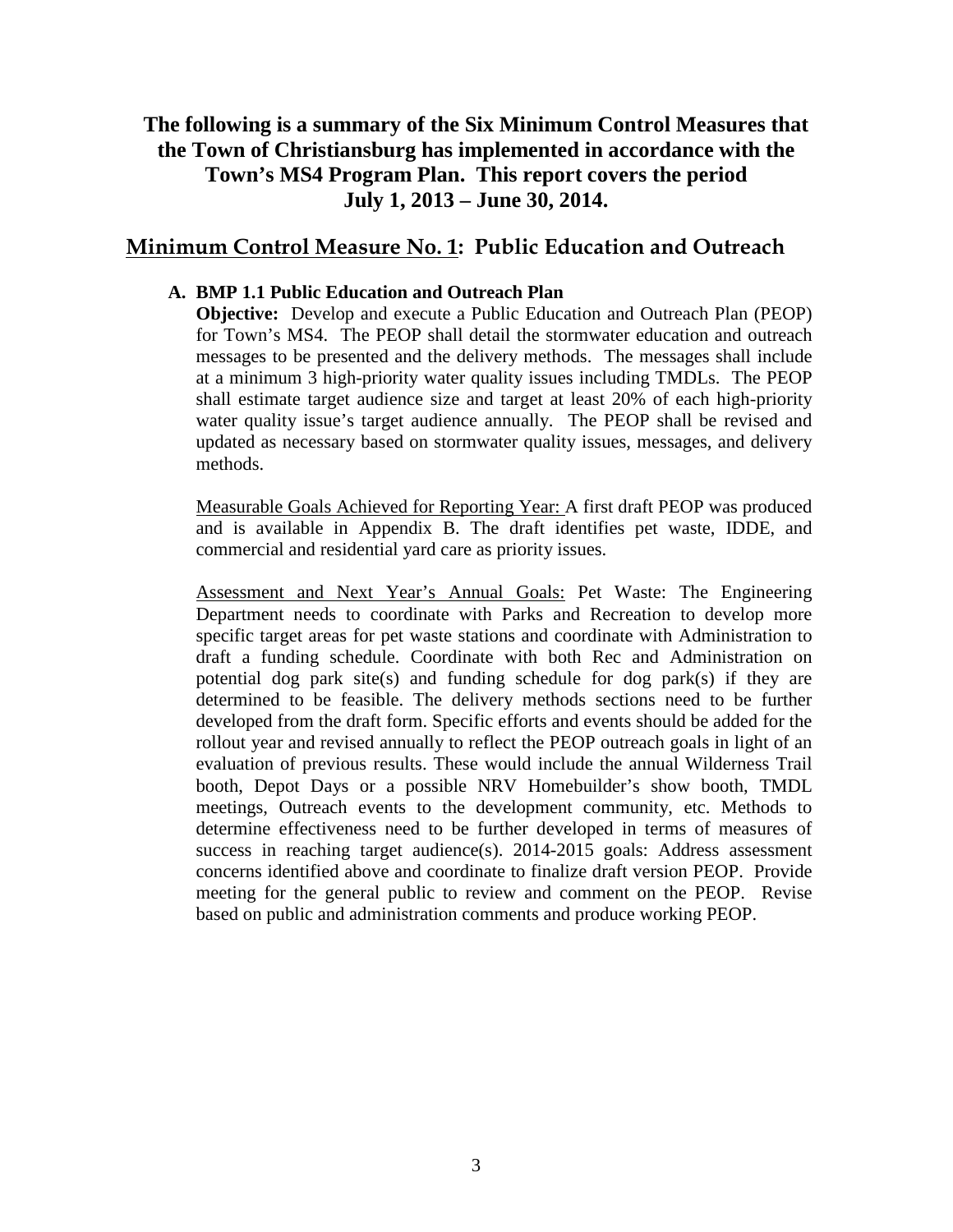#### **B. BMP 1.2 : Stormwater Webpage**

**Objective:** Provide an online platform to promote and support the Town Best Management Practices.

Annual Goals for Reporting Year: Evaluate the stormwater webpages for content and design. Update as needed.

Measurable Goals Achieved for Reporting Year, Assessment and Next Year's Annual Goals: The achievement of measurable goals for this reporting year were not determined since there is no method of registering traffic to the website nor a mechanism for visitors to directly comment or respond at the website. The webpages have been evaluated for content and have been deemed sufficient. The webpage is viewable at: http://www.christiansburg.org/index.aspx?nid=148. The webpages will need updates and/or additions to remain relevant and attract visitors. The "TMDLs and the Town of Christiansburg" link (http://vachristiansburg.civicplus.com/DocumentCenter/Home/View/400) will be updated as the TMDL IP is finalized and made public. In determining the success in reaching target audience, a method of counting website visitors needs to be employed to provide a numerical means to determine effectiveness in addition to the current assessment by the Director of Engineering. The webpage needs to be evaluated for the opportunity to be updated to provide a means for the target audience to interact and comment; interactivity can be incorporated into the PEOP development and the public participation BMPs.

#### **C. BMP 1.3 : Educational Mailers**

Annual Goals for Reporting Year: Create new mailer or update a previous mailer. Send to all addresses in Christiansburg. Record any feedback and file. Hand out mailers at Wilderness Trail and other public outreach events for an additional opportunity to provide target audience the opportunity to review the material

Measurable Goals Achieved for Reporting Year, Assessment and Next Year's Annual Goals: The measurable goals for this reporting year were met. A copy of the 2013-2014 mailer is included as Appendix A. The Town had approximately 13,000 copies printed and mailed. The Town estimates greater than 99% successful delivery of mailers to the listed resident addresses. No feedback was received during the reporting period. 2014-2015 Goals: Create new mailer, or update a previous mailer to include TMDL IP information as IP is finalized. Send to all addresses in Christiansburg. Record any feedback and file. As the 2015- 2016 mailer is developed, revise the format to include space for written feedback and include an email address to respond and provide feedback via email.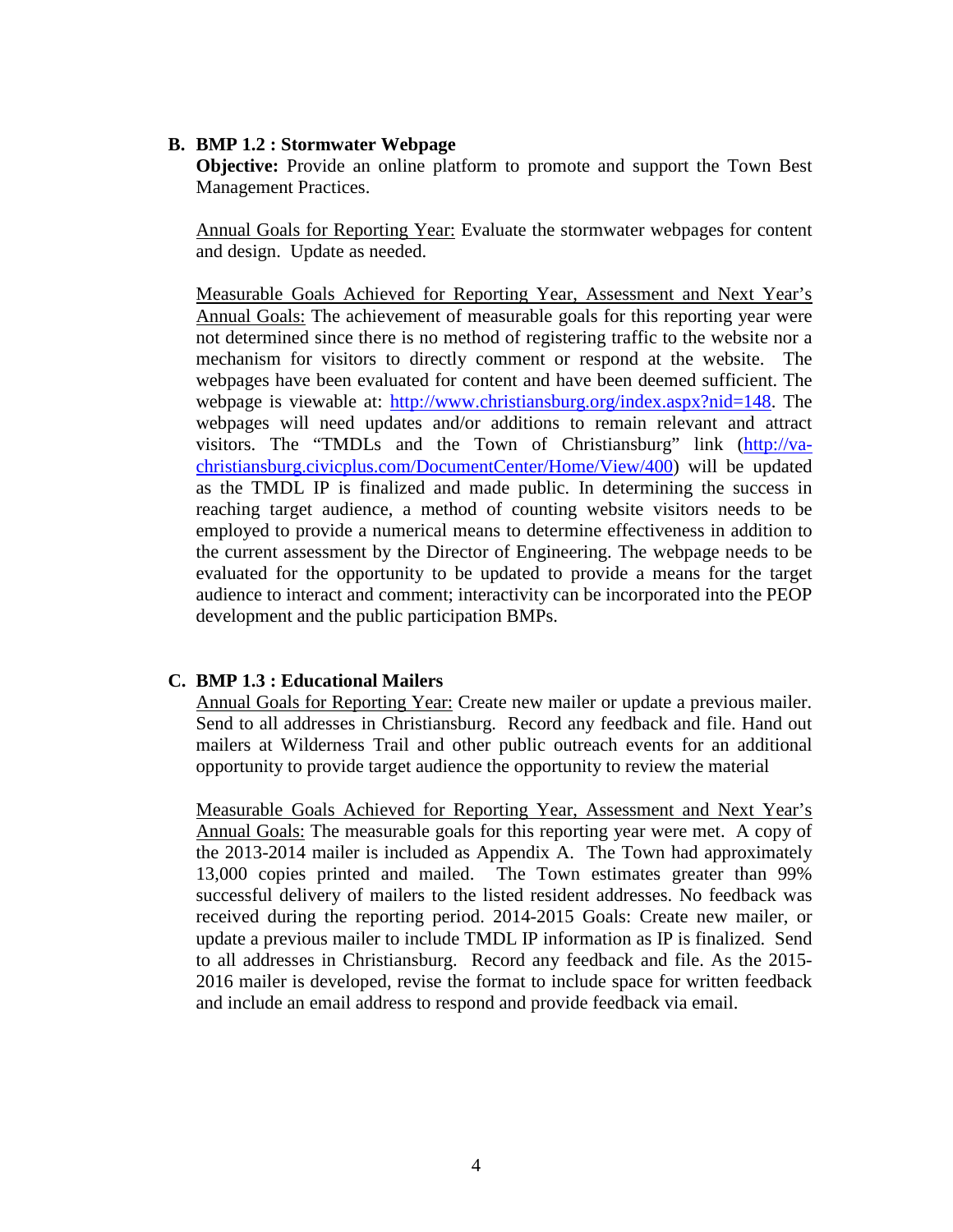#### **D. BMP 1.4 : Model Stormwater System**

Annual Goals for Reporting Year: Maintain BMPs and signs.

Measurable Goals Achieved for Reporting Year, Assessment and Next Year's Annual Goals: The measurable goals to maintain the BMPs and signage for this reporting year were met. The bioretention filters and signage were maintained as needed. In the upcoming year the Town will continue to maintain BMPs and signs. In the upcoming year the Aquatic Center staff will be contacted to coordinate a method to measure the success of outreach for this BMP. If existing comment forms are available the Department will suggest an inquiry as to whether the BMPs were seen during the visit. Another option is to add interior building signage and comment cards for the BMPs. In the next permit year the Town will reach out to the Christiansburg High School and middle school to propose future field trips and class discussion of the Aquatic Center Bioretention areas including their function, construction, and maintenance, alternate BMPs available, and potential locations for future BMP installations in the Town. Scheduling site visits would be anticipated for the 2015-2016 school year, although current 2014-2015 school year visits may be possible.

#### **E. BMP 1.5 : Storm Drain Labeling**

Annual Goals for Reporting Year: Place or paint message on 100 inlet structures. Update GIS database to reflect inlets' status as 'marked'.

Measurable Goals Achieved for Reporting Year, Assessment and Next Year's Annual Goals: The measurable goals for this reporting year were met. The Town installed 100 storm drain markers during the reporting year. Appendix C contains the reference mapping used by the Town intern for the installation. The 2014- 2015 goals propose to install 100 additional storm drain markers during the reporting year, verify that the locations are logged in the GIS database, and evaluate the total number of identified marked outfalls and estimate remaining outfalls that remain unmarked.

## **MCM 1 Status of Compliance with Permit Conditions**

For the 2013-2014 reporting year, MCM 1 was in compliance with the permit conditions. The Town executed a public education program that distributed public education materials and conducted public outreach to inform and educate the general public about stormwater impacts. The aim of the public education program was to increase individual, household, public employee, business and general public knowledge about ways to reduce stormwater pollution and associated hazards from illegal dumping. This was in compliance with the Town's MS4 Program Plan and permit conditions.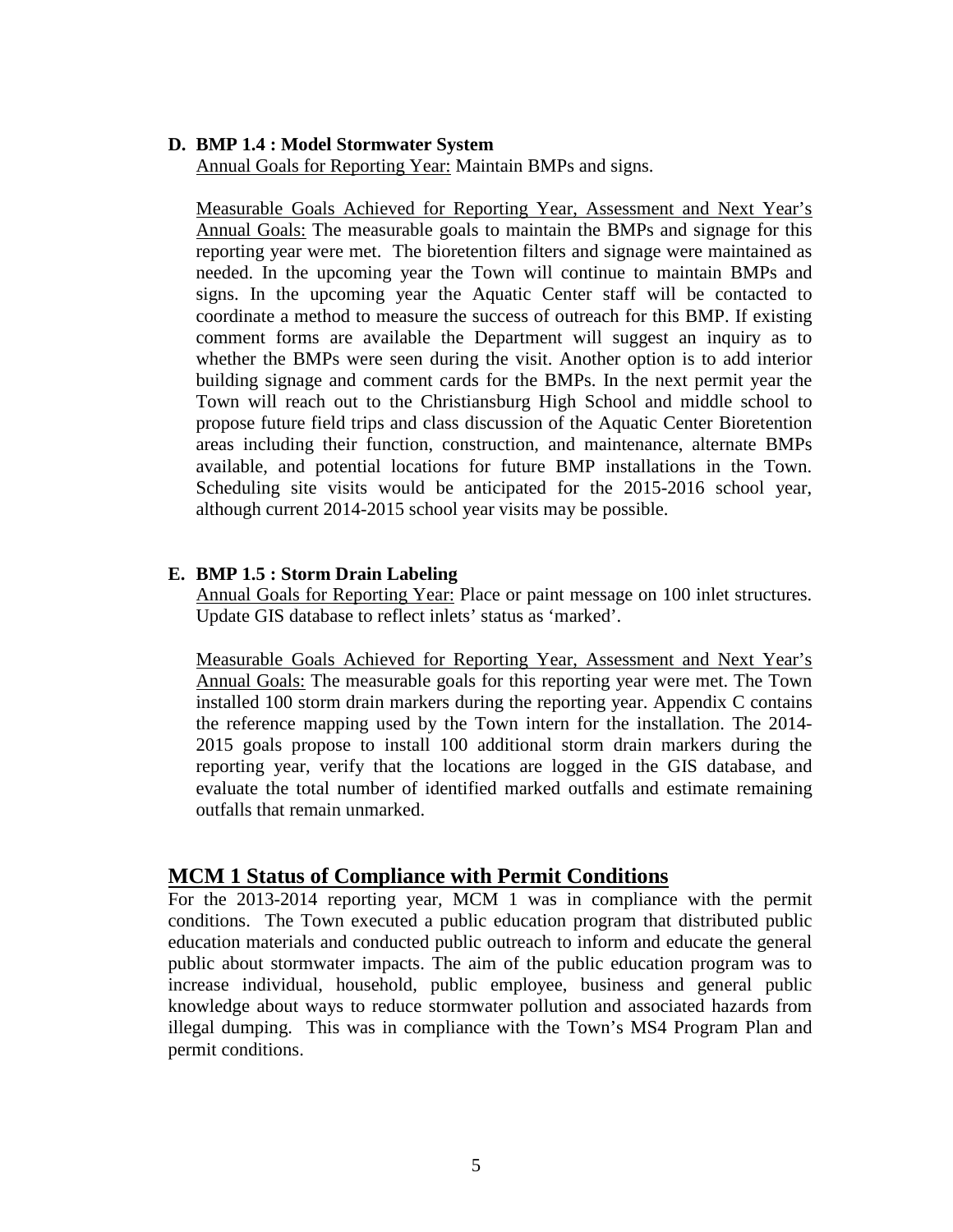# **MCM 1 Assessment of the Appropriateness of BMPs**

The BMPs for this category were appropriate for MCM 1. The public education program used mailings, public event outreach, and the Town website to target a diverse group of audiences. The BMP 1.1 draft PEOP was created and will be finalized in future permit year(s). The public event participation successfully employed a DCR surface stormwater diorama as well as a groundwater model to attract participation at public events. The BMP 1.2 Stormwater Webpage provided self-serve education material for anyone on the internet. This BMP needs a numerical evaluation criteria to record the number of 'hits', and assess whether the site needs revision based on the numerical evaluation of access by the public. The BMP 1.2 Stormwater Mailer provided information to all Christiansburg addresses and P.O. Box holders. These mailers where also handed out at public events to provide an additional opportunity for target audience exposure. The mailers will be updated in the 2015-2016 permit year to encourage feedback and comment. The BMP 1.3 Model Stormwater System continued to serve as a full-size functioning model stormwater quality system. Subwatershed delineations are being added as projects focus on small catchment areas. The BMP 1.5 Storm Drain Labeling practice reached into individual neighborhoods providing a No Dumping message on MS4 inlets. These various BMPs were appropriate for providing stormwater education for the Town of Christiansburg's MS4.

# **Progress towards achieving measurable goals for MCM 1**

The measurable goals were achieved goals for MCM 1. The Town website, including a TMDL fact sheet, was maintained to provide basic stormwater education for website users. The stormwater mailer was sent to all business, residential, and commercial addresses and P.O. Boxes in Christiansburg, requiring the printing and mailing of over 10,000 mailers. The model stormwater system, continued to serve as a full-size functioning model BMP, and an additional 100 storm drain structures were marked with No Dumping messages. All these public education items made information about stormwater, stormwater pollution, and stormwater pollution prevention readily available to everyone within the Town of Christiansburg, which were the measureable goals for MCM 1. The Engineering and Public Information Specialist will register for Chesapeake Bay Foundation webinars and access other CBF resources available on PEOP development.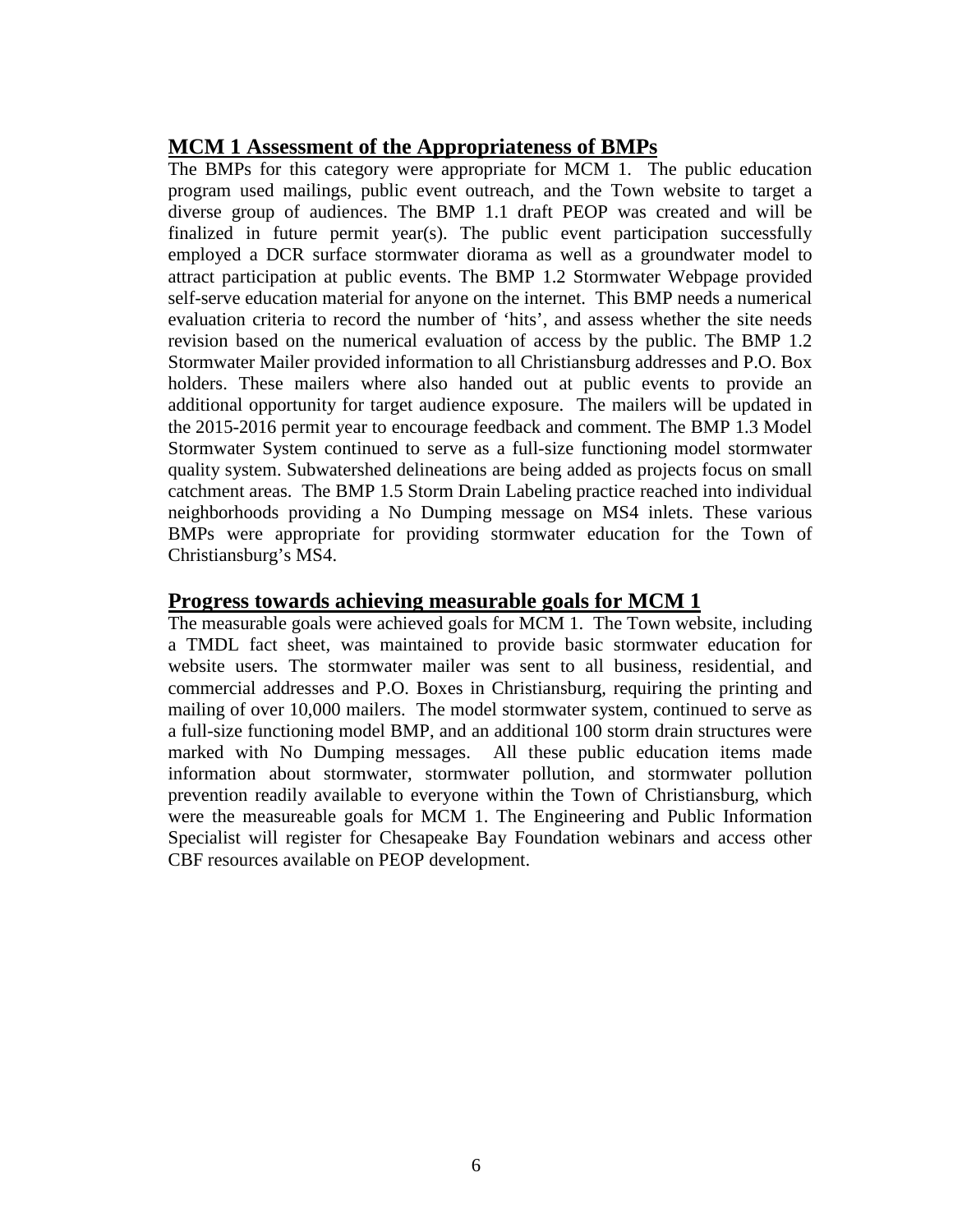# **Minimum Control Measure No. 2: Public Involvement / Participation**

#### **A. BMP 2.1 MS4 Program Plan and Annual Reports Maintained Online**

**Objective:** Maintain updated copies of the MS4 Program Plan and Annual Reports on the Town's website. These will be free for viewing and download by anyone.

Next Year's Annual Goals: Provide updated documents on website within 30 days of completion. Provide contact information for Town representative to receive comments. Contact Information Technology support staff and inquire about the capabilities of webpage to contain a direct feedback form for comment.

#### **B. BMP 2.2: Participate in Local Activities**.

Annual Goals for Reporting Year: The annual goal was defined as participation in at least 4 local activities with direct participation or via promotion, or sponsorship. The 2012-2013 BMP 2.1 goal was defined as "Hold at least one TMDL session. Record discussion topics and file." This BMP was to be being combined with BMP 2.2, and renamed to **Participate in Local Activities**. The annual goal was to participate in at least 4 local activities, including by promotion, or sponsorship.

Measurable Goals Achieved for Reporting Year: The continuing TMDL Implementation Plan development and outreach to stakeholders led to the Town to host TMDL meetings within the Town to advertise and promote awareness of the IP development. The 1/10/2014 and 3/13/2014 meeting were held at the Christiansburg Town Hall and three additional meetings are slated to be held at the Town Hall through the remaining IP development process. These meeting will occur in the next permit cycle year. The Town supplied information on stormwater BMPs related to sediment reduction as well as information on sanitary sewer overflow (SSO) and sanitary system analysis plans by the town. The measurable goals for this reporting year were met. The meetings were an opportunity for Town and DEQ staff and to engage in dialog with citizens on the TMDL's for streams located in the Town's corporate limits. The meeting Agenda and notes documenting the Town involvement can be accessed at http://www.deq.virginia.gov/Programs/Water/WaterQualityInformationTMDLs/T MDL/TMDLImplementation/TMDLImplementationProgress.aspx

The Town secured a booth at the Annual Wilderness Trail Festival on September 21, 2013 and again at the Depot Daze festival on Saturday May  $10^{th}$ . The September booth featured an informational flyer inserted into Town of Christiansburg logo cups to promote the reading of the handout as well as poster board containing information on the Town watersheds and the MS4 program. Appendix D contains Wilderness Trail Festival photographs highlighting the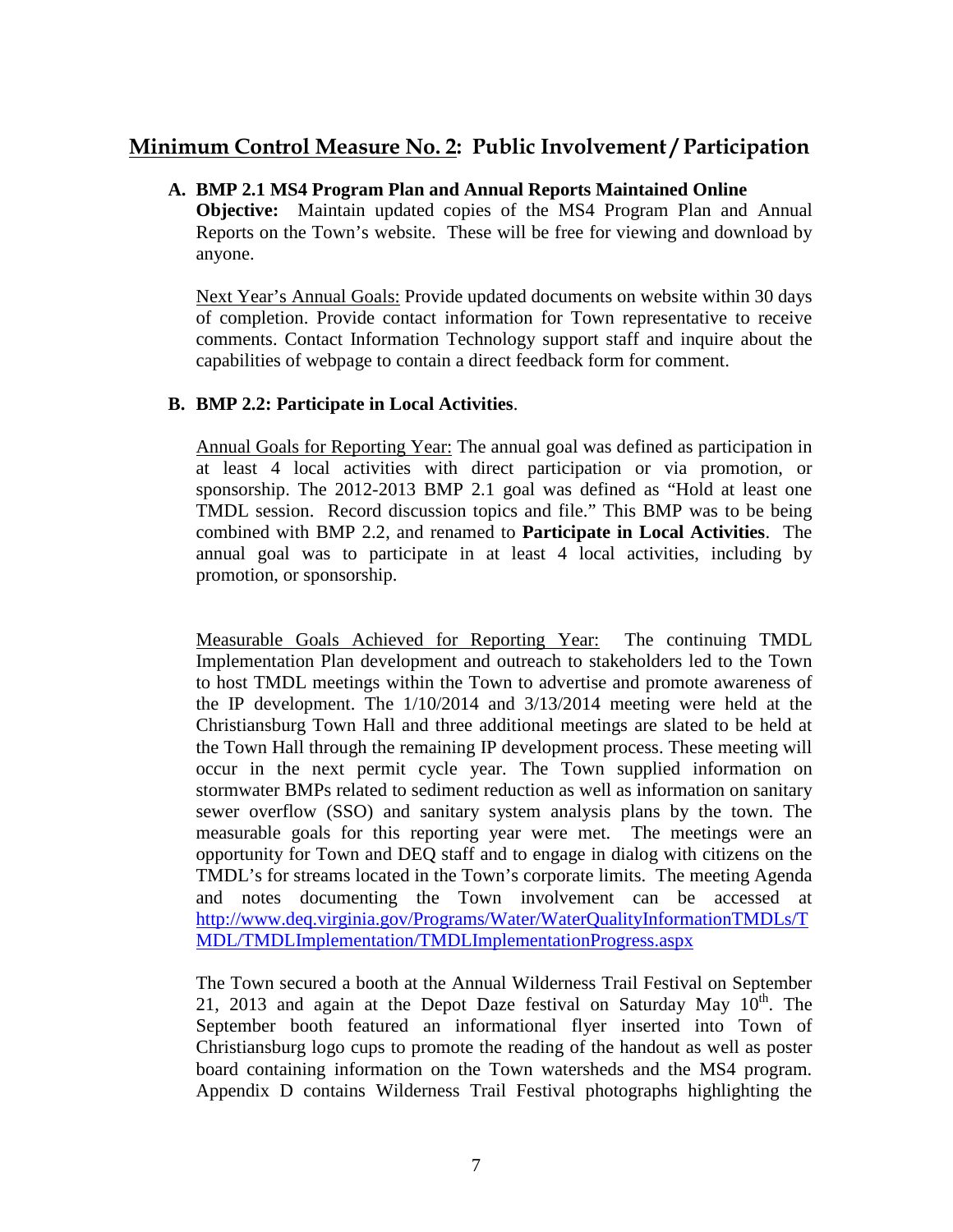booth setup and informational posters. Approximately 150 cups with flyers were distributed; estimating that 2/3 of booth visitors declined a cup the total visitors are estimated at 224. Appendix F contains Depot Days Festival photographs highlighting the interactive surface and groundwater models used as well as the lawn care booklet displayed. Poor weather limited attendees to this event at fewer than 25 persons. The Town met with the New River Valley Homebuilder's Association (NRVHBA) to discuss the VSMP program rollout and the Town Ordinance revisions effecting permitting and highlighted the opportunity to reduce sediment loads through better ECS plan adherence to immediate stabilization. The Attendee list is provided on Appendix E.

Next Year's Annual Goals: The annual goal will be to participate in at least 4 local activities. Participation may be via promotion, or sponsorship. Methods of counting visitors to booth exhibits and meeting will be employed to measure the success of outreach activities. 2 to 3 TMDL IP meetings are anticipated and the specific dates will be reported in the next annual report. Booth participation at The Wilderness trail Festival on September 19, 2013 and at the NRV Homebuilders March 2015 exhibitions are planned.

#### **C. BMP 2.3 : Provide MS4 Annual Report to Town Council**

Annual Goals for Reporting Year: Provide MS4 Annual Report to Town Council and general public once the report has been completed

Measurable Goals Achieved for Reporting Year: The measureable goals for this BMP will be met; the report will be provided to Town Council, and will be available for review by the general public on the website.

Next Year's Annual Goals: Annually provide an Annual Report Summary and Program Plan updates (if applicable) at Town Council meeting.

## **MCM 2 Status of Compliance with Permit Conditions**

For the 2013-2014 reporting year, MCM 2 was in compliance with the permit conditions. The Town hosted TMDL stakeholder meetings that were advertised and open to the general public. The Town participated in public festivals with an information booth and the information and activities provided continue to be updated. The Town also hosted a VSMP program information meeting. Also, the Town provided the MS4 Annual Report to Town Council. This was in compliance with the Town's MS4 Program Plan and permit conditions.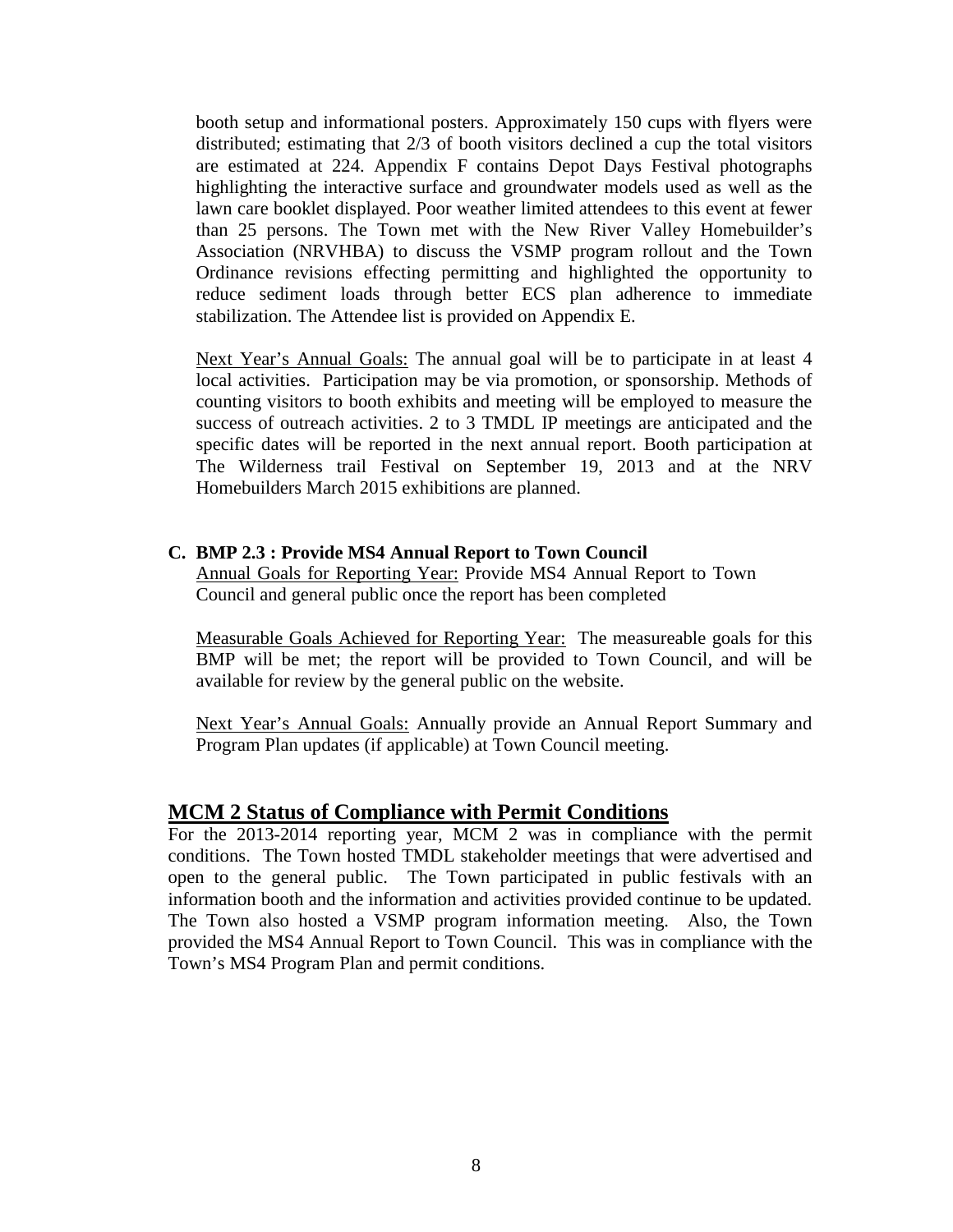# **MCM 2 Assessment of the Appropriateness of BMPS**

The three BMPs for this category were appropriate for MCM 2. The BMP 2.1 involved the general public with the Town's MS4 Program and provided specific information relating to TMDLs. The VSMP information session served to improve the dialog with the local design community about various stormwater quality design and construction issues. The BMP 2.3 Provide MS4 Annual Report at Town Council Meeting also involved the public at large by providing this report to Town Council and the general public. Accordingly, these various BMPs were appropriate for providing public involvement / participation opportunities for the Town of Christiansburg's MS4.

# **Progress towards achieving measurable goals for MCM 2**

The measurable goals were achieved goals for MCM 2 during the reporting year. The Town provided stormwater and TMDL information to attendees of the festival events. The Town provided outreach to all who attended the VSMP information meeting. The MS4 Annual Report was provided to Town Council, and was available for review and inspection by the general public. All these BMPs promoted public involvement / participation, which were the measurable goals for MCM 2.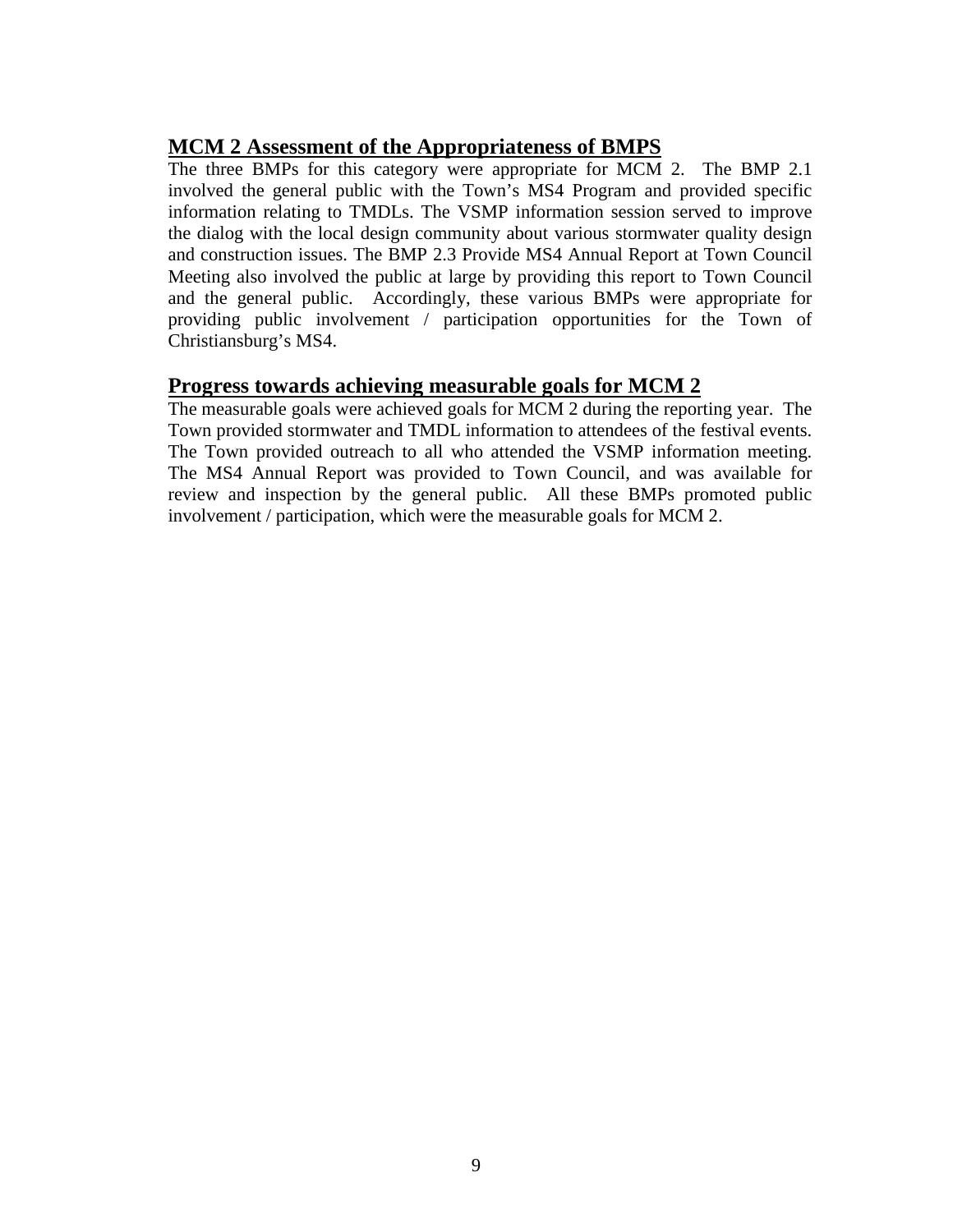# **Minimum Control Measure No. 3: Illicit Discharge Detection and Elimination**

#### **A. BMP 3.1: Storm Sewer System Mapping**

Annual Goals for Reporting Year: Maintain GIS database, and update the database whenever new facilities are accepted as Town infrastructure.

Measurable Goals Achieved for Reporting Year: The measurable goals for this reporting year were met. The Town's GIS database was maintained and updated throughout the course of the year. As new infrastructure was installed and accepted by the Town, it was added to the GIS database.

Next Year's Annual Goals: Maintain GIS database, and update the database whenever new facilities are accepted as Town infrastructure or become known.

#### **B. BMP 3.2 : Illicit Discharge Detection and Elimination Plan**

Annual Goals for Reporting Year: Continue to operate within the IDDE Plan. Inspect at least 50% of the Town's MS4 outfalls. Create and maintain records of any illicit discharge events.

Measurable Goals Achieved for Reporting Year: The measurable goals for this reporting year met. Appendix H contains the outfall mapping. The Town inspected 100% of the known MS4 outfalls, and those inspections are included as Appendix I. Illicit discharge records for sanitary sewer overflows (SSO) are being maintained by Public Works personnel at the Town Wastewater treatment Plant (WWTP) Other IDDE are created and maintained as needed.

Next Year's Annual Goals: Continue to operate within the IDDE Plan. Create and maintain records of any suspected illicit discharge events. Coordinate with WWTP staff to incorporate SSO data records into MS4 records.

## **C. BMP 3.3 Dry Weather Outfall Screenings**

**Objective:** Perform dry weather field screenings looking for possible illicit discharges. When a suspected illicit discharge is identified, investigate in accordance with the Illicit Discharge Detection and Elimination Plan. Create and maintain records outfall screening records. Perform screening for at least 50 outfalls per year. Prioritize screenings based on infrastructure age, land use, and historical discharges / dumping.

Assessment of goals and Next Year's Annual Goals: Due to staff turnover and the methods of filing the reports as image scanned files, the planned 50 dry weather outfall screenings did not occur during the 2013-2014 permit cycle. The revised goals for this BMP are to perform field screenings for at least 50 outfalls in the 2014-2015 permit period. A second revised goal to create and maintain a database of BMP outfall inspections carried out under BMP 3.2 to allow a prioritization method by which develop an inspection plan and schedule that will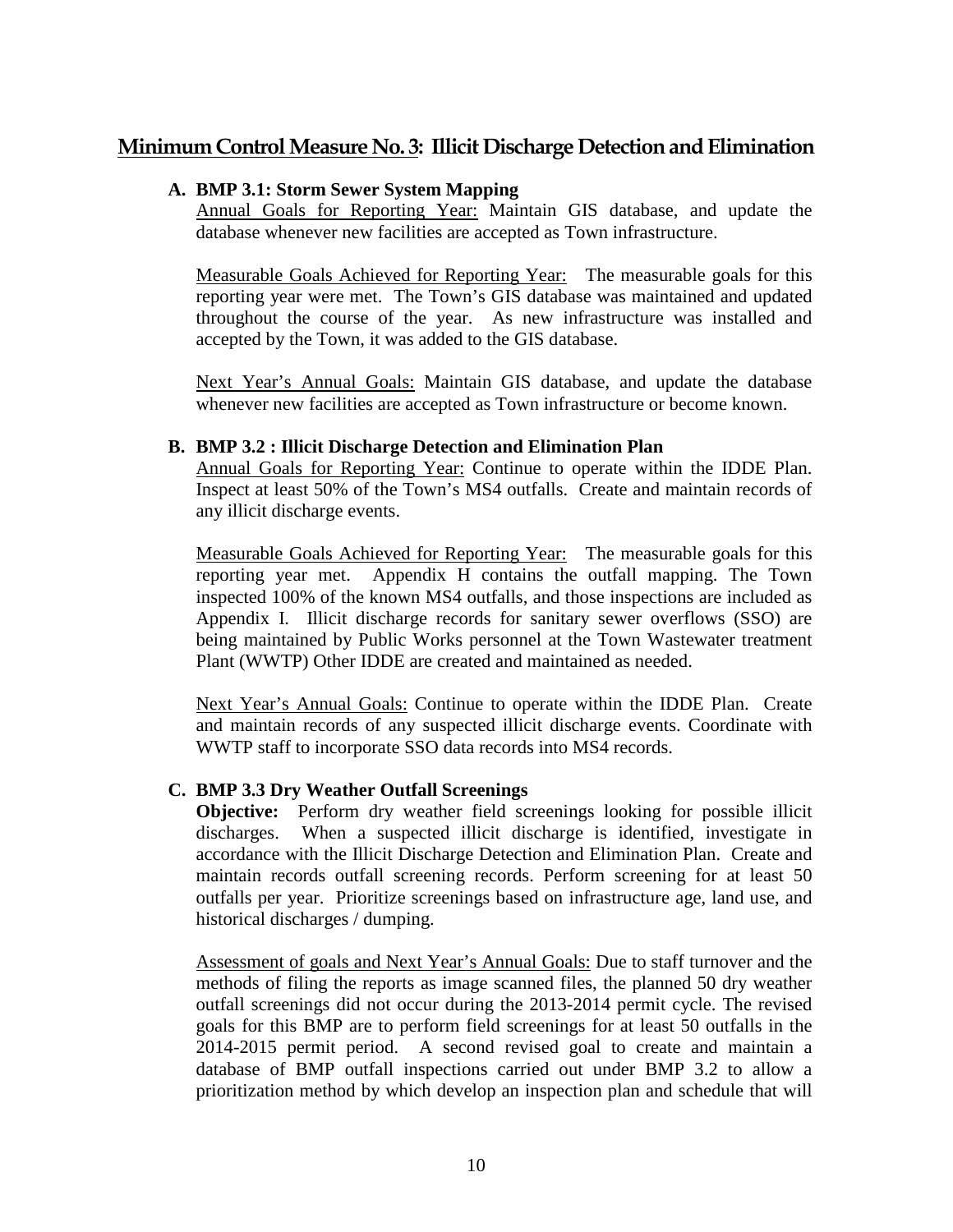result in the rational allocation of inspections and the initiation of screenings and screening records.

#### **D. BMP 3.4 : Inflow and Infiltration Reduction Program**

Annual Goals for Reporting Year: Continue to develop and execute the I&I Reduction Program. This will include sanitary sewer manhole inspections, sanitary sewer pipeline inspections, and flow monitoring.

Measurable Goals Achieved for Reporting Year: The measurable goals for this reporting year were met. The Town executed a request for proposals for the Christiansburg Interceptor study. When executed, this study will in part identify and prioritize critical areas needed rehabilitation or repair as a part of the I&I Reduction Program. Appendix G contains the study request for proposals that includes the program goals that state "The interceptor to be studied begins at the Town's waste water treatment plant and generally follows Crab Creek to its headwaters. The study shall include all sanitary sewer system components and infrastructure necessary to accurately model the Town's the interceptor. Tasks to be performed include: survey manhole locations, depths and conditions (MACP Level 2 Inspection), monitor flows, evaluate the Town's base mapping for accuracy, create and utilize a dynamic sanitary sewer model, identify system upgrades that are needed in light of the Town's existing infrastructure and projected growth, identify alternative solutions for those upgrades with estimated costs, identify areas where future infiltration and inflow, capacity, and rehabilitation studies are needed, prioritize system needs, prepare a recommended course of action taking into account projected costs, priorities, and difficulty, generate a preliminary engineering report that includes all relevant information, address any comments made by the Town or the Virginia Department of Environmental Quality, prepare and deliver six copies of the final report, and prepare and deliver revised base mapping …".

Next Year's Annual Goals: Select a firm to execute the Interceptor Study.

# **MCM 3 Status of Compliance with Permit Conditions**

For the 2013-2014 reporting year, MCM 3 was in compliance with the permit conditions. The Town continued to update the MS4 mapping, perform outfall reconnaissance inspections on known outfalls and finalized the Illicit Discharge Detection and Elimination Plan (IDDE Plan) in accordance with the MS4 program plan. This plan relies on *Article III, Illicit Discharge,* of Chapter 16 of the Christiansburg Town Code. This article prohibits non-stormwater discharges to the MS4 that are not otherwise called out as exempt. The Town also continued to execute the Inflow and Infiltration Reduction Program. These actions were in compliance with the Town's MS4 Program Plan and permit conditions.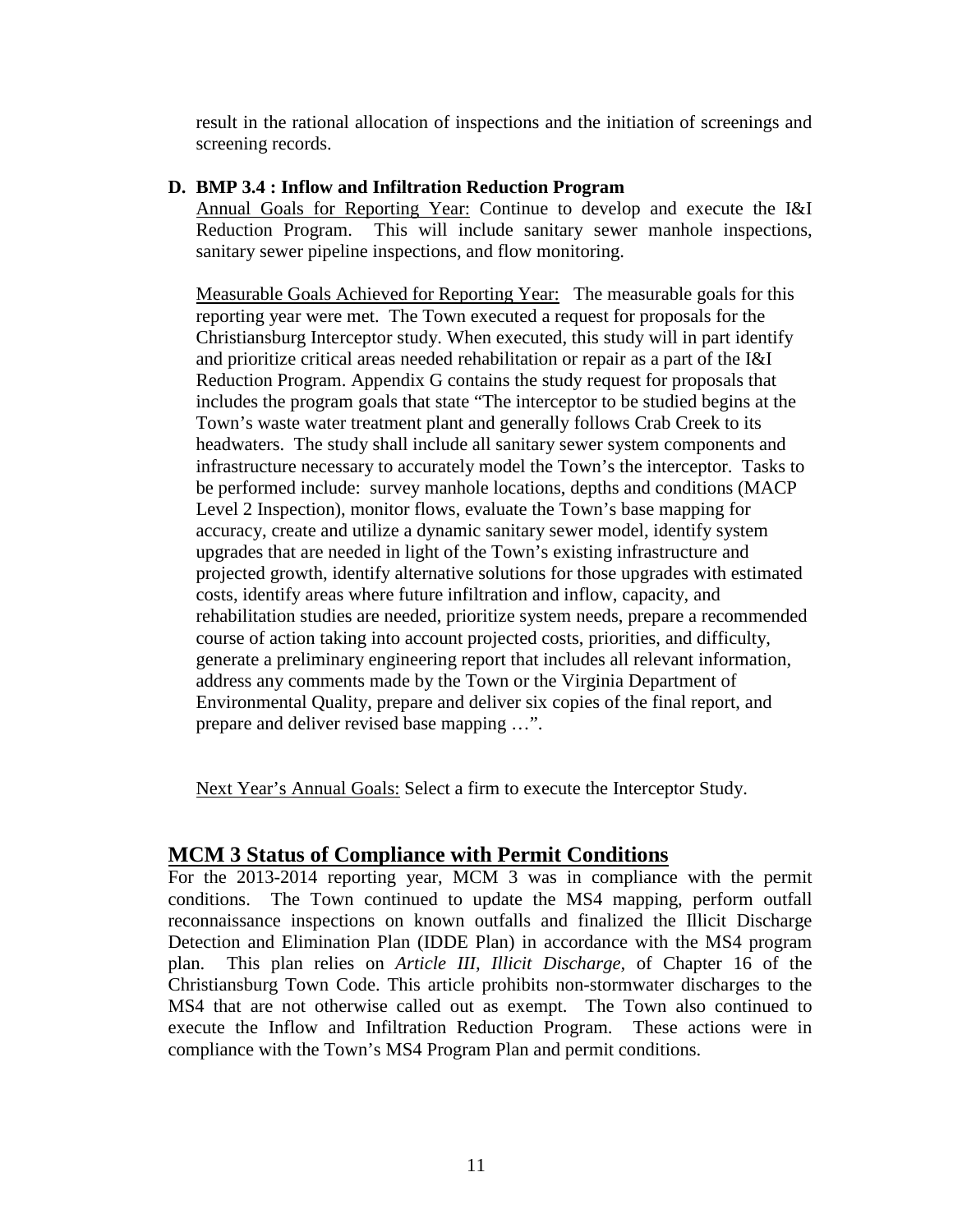# **MCM 3 Assessment of the Appropriateness of BMPs**

The three BMPs for this category were appropriate for MCM 3. By continuing to update the GIS database of MS4 infrastructure, BMP 3.1 Storm Sewer System Mapping identifies and provides the location of Town facilities for IDDE activities. The BMP 3.2 Illicit Discharge Detection and Elimination Plan identify and address non-stormwater discharges to the MS4 system. The BMP 3.3 Inflow and Infiltration Elimination Program will continue to execute the sanitary sewer I&I Reduction Program. This will work to reduce sanitary sewer peak flowrates and eliminate overflows. Together, these three BMPs were appropriate for MCM 3.

# **Progress towards achieving measurable goals for MCM 3**

The measurable goals were achieved goals for MCM 3 during the reporting year. The stormwater mapping updates allowed the Town to effectively focus on MS4 infrastructure for IDDE activities. IDDE Plan was formally completed and the Town operated in accordance with the plan. During the reporting year, 1 suspected illicit discharge event occurred. This event was investigated and appropriate records where generated. Furthermore, the Town performed outfall reconnaissance on 100% of known MS4 outfalls (MS4 Program plan only required 50% of outfalls) demonstrating that the Town is actively seeking to locate and address non-stormwater discharges. The result of these efforts is that the Town achieved the measurable goals for MCM 3 of prohibiting, preventing, and causing the termination of illicit discharges to the MS4 to the maximum extent practicable.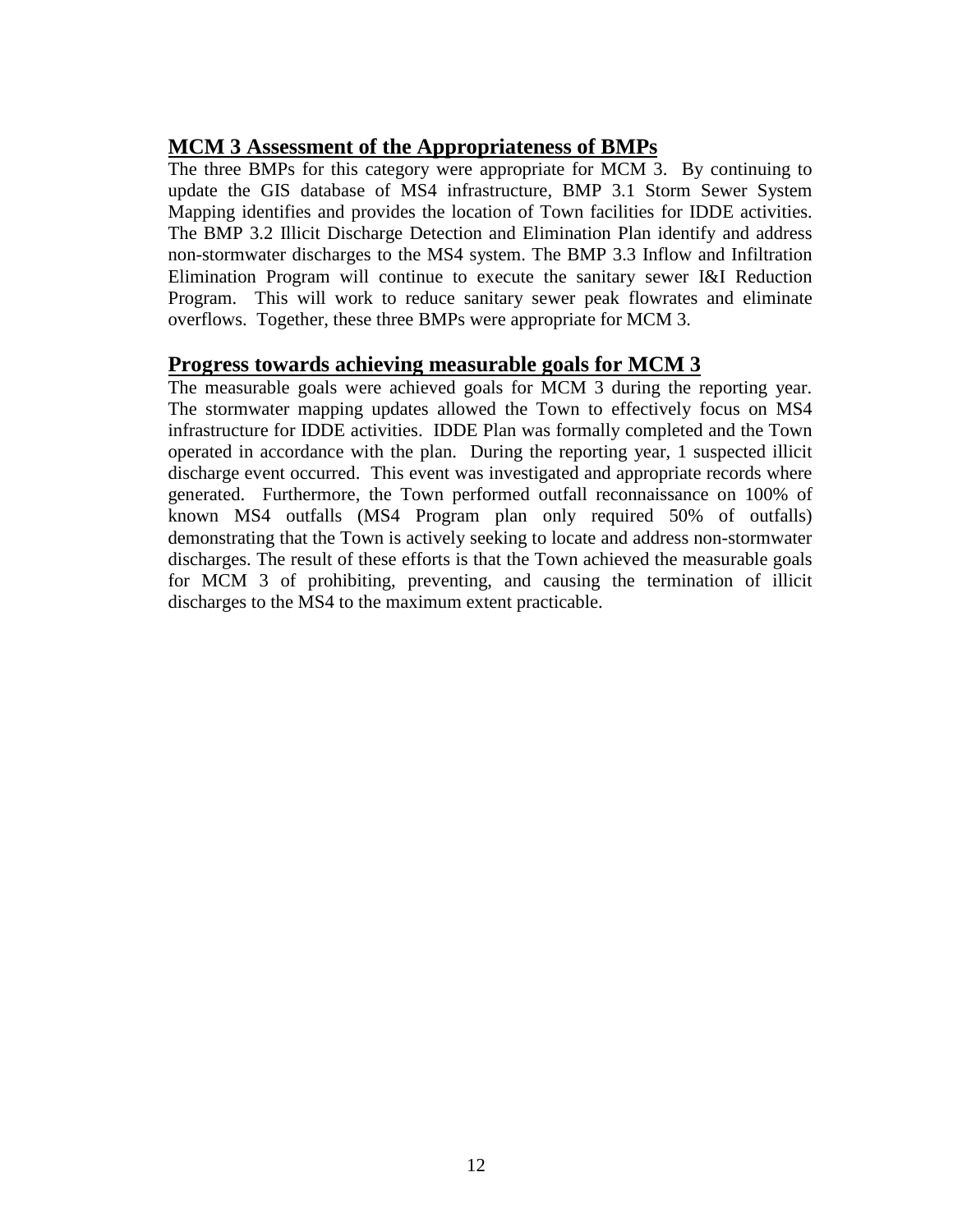# **Minimum Control Measure No. 4: Construction Site Stormwater Runoff Control**

## **A. BMP 4.1 : Construction Site Runoff Control Plan**

Annual Goals for Reporting Year: Continue administering ESC Program and collecting monthly disturbed acreage reports. Require VSMP permit coverage be acquired prior to issuance of a land disturbing permit.

Measurable Goals Achieved for Reporting Year: The measurable goals for this reporting year were met. The ESC Program continued to operate, the disturbed acreage was collected for availability to DCR/ DEQ on a monthly basis, and the Town required applicable projects to acquire VSMP permit coverage prior to the issuance of a land disturbing permit. The Town received a 12 month extension for VSMP program implementation. Included as Appendix J are the disturbed acreage reports.

Next Year's Annual Goals: Continue administering ESC Program and collecting disturbed acreage monthly. Facilitate submission of ESC complaints from the public. Investigate complaints as needed. Administer the VSMP Local Authority Program. Integrate ESC and VSMP program as applicable.

# **New BMP for MCM 4 Construction Site Stormwater Runoff Control**

## **B. BMP 4.2 VSMP General Construction Permit Inspections**

**Objective:** As an MS4 operator, the Town will become a Virginia Stormwater Management Program Authority in accordance with state regulations. When this occurs, the Town will perform VSMP construction inspections in accordance with Town Code and state regulations. These inspections include checking for compliance with the SWPPP, which includes the ESC, SWM, and Pollution Prevention Plan.

Next Year's Annual Goals: Develop VSMP inspections program. Reach out to neighboring localities to discuss VSMP program implementation. Develop templates for single family detached (SFD) SWPPPs, non-SFD SWPPPS, and pollution prevention plan templates for local projects. Develop inspection and maintenance checklists appropriate to the Town for the VSMP Program.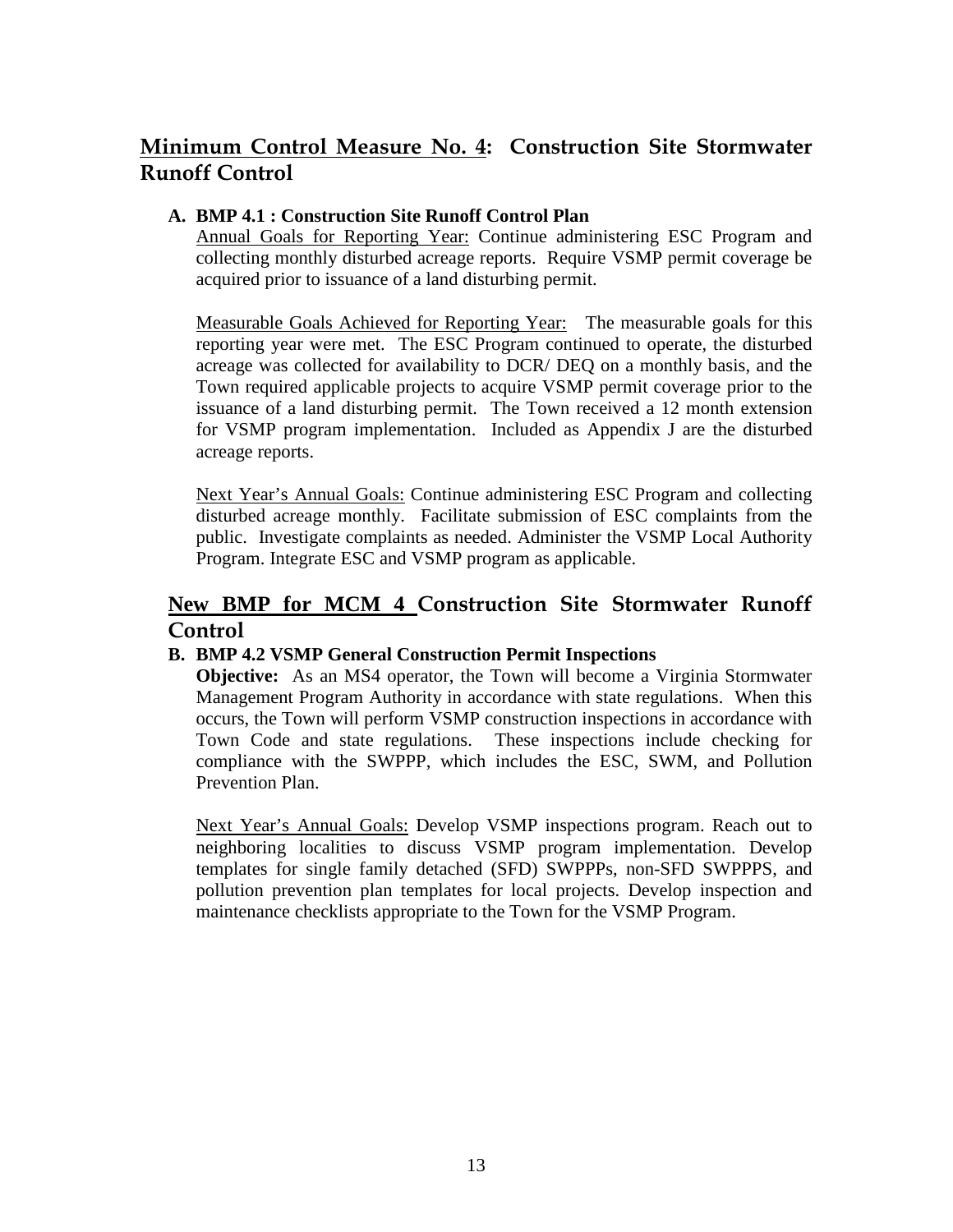# **MCM 4 Status of Compliance with Permit Conditions**

For the 2013-2014 reporting year, MCM 4 was in compliance with the permit conditions. The Town continued to operate a DCR approved Erosion and Sediment Control (ESC) program. This program operates in accordance with *Article I. Erosion and Sediment Control* of Chapter 16 of Christiansburg Town Code and Virginia VESCP Law and regulations. This program required all land disturbances of larger than 10,000 square feet to occur in accordance with an approved ESC plan. The Town developed an ordinance in conformance with DEQ guideline to incorporate local VSMP laws that included authority to require VSMP permit coverage prior to issuance of a local land disturbance permit. This program operates in accordance with *Article II. Stormwater Management* of Chapter 16 of the Christiansburg Town Code and Virginia EVSMP Law and regulations. The ESC program provided for ESC plan approval, routine site inspections, enforcement, and tracking of land disturbance activities.

# **MCM 4 Assessment of the Appropriateness of BMPs**

The BMP for this category was appropriate for MCM 4. The ESC Program addressed the required elements for MCM 4 as provided in the regulations.

# **Progress towards achieving measurable goals for MCM 4**

The measurable goals were achieved for MCM 4 for the reporting year. The Town enforced and updated as needed, the programs and procedures that reduce pollutants in stormwater runoff from land development projects larger than 10,000 square feet.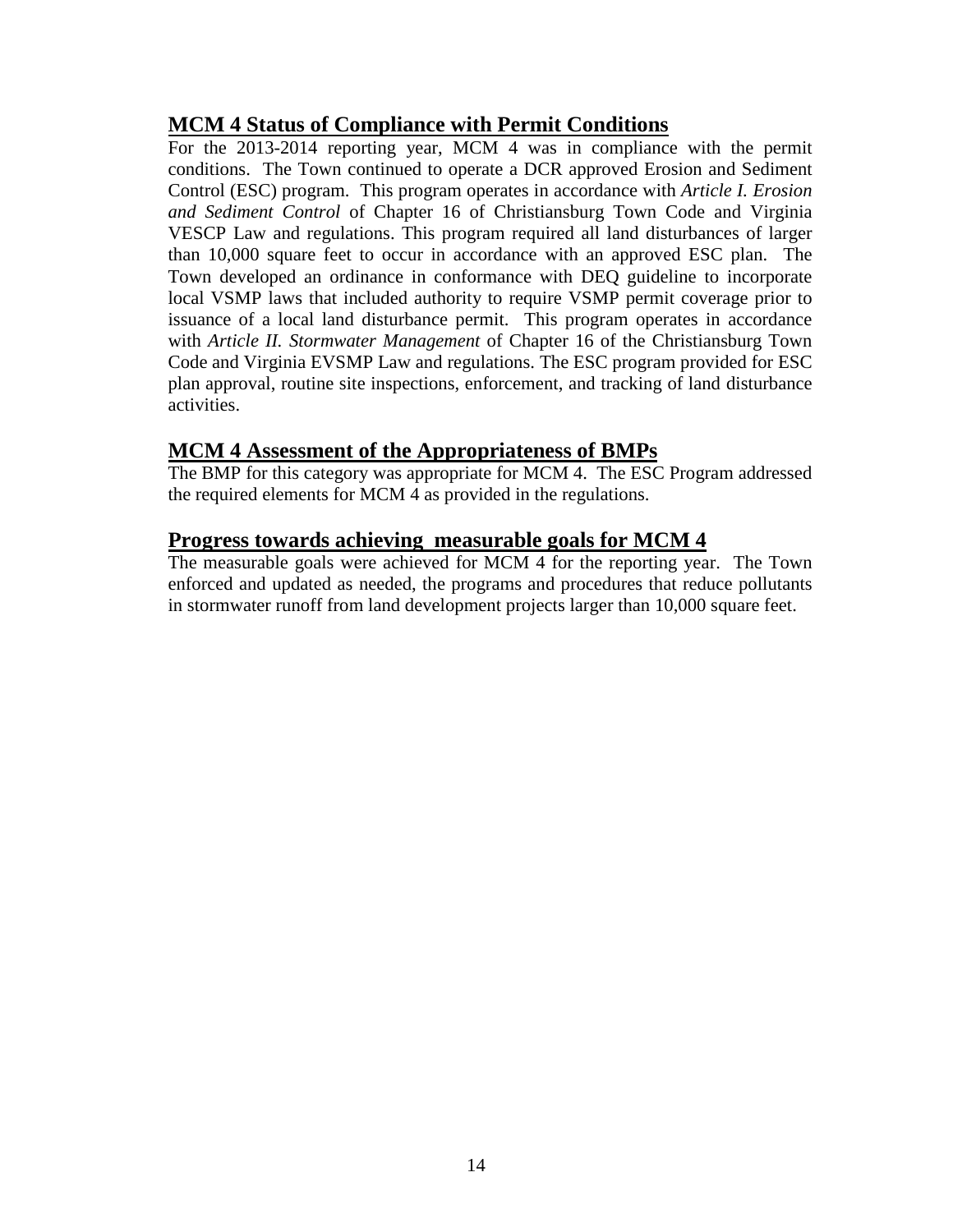# **Minimum Control Measure No. 5: Post-Construction Stormwater Management in New Development and Redevelopment**

#### **A. BMP 5.1 : Land Development Stormwater Management**

Annual Goals for Reporting Year: Continue to review and approve plans in compliance with Town Code. Review and update Town Code to ensure compliance with current state law and regulations.

Measurable Goals Achieved for Reporting Year: The measurable goals for this reporting year were met. All new plans approved for development or redevelopment were reviewed and approved in compliance with Town Code. Also, the process to revise Town Code for compliance with the new stormwater regulations was started with the preparation of draft revised Town Code, for submission with VSMP program information.

Next Year's Annual Goals: Continue dialogue with DEQ as correspondence and memorandums provide guidance on VSMP law and regulation interpretations to ensure Town Code compliance with current state VSMP law and regulations. Review and approve plans compliant with Town ESC and SWM Code. Maintain records and report in conformance with VSMP regulations

#### **B. BMP 5.2: Stormwater Management Facility Inspections**

Annual Goals for Reporting Year: Inspect all Town-owned stormwater management facilities. Inspect all complete and operational private facilities for which the Town has a recorded maintenance agreement.

Measurable Goals Achieved for Reporting Year: The measurable goals for this reporting year were met. All known stormwater management facilities in the Town were inspected. At the end of the reporting year, the number of completed and operational private facilities with Town maintenance agreements remained at 17. The Town inspected all 17 facilities. Attached as Appendix K are copies of the completed inspection forms and photographs for the SWM facilities.

Next Year's Annual Goals: Inspect all Town owned / operated stormwater management facilities. Inspect all facilities for which the Town has a recorded maintenance agreement. Begin Development of a database application to record observations to identify maintenance needs on a numerical basis and to prioritize facilities for inspection.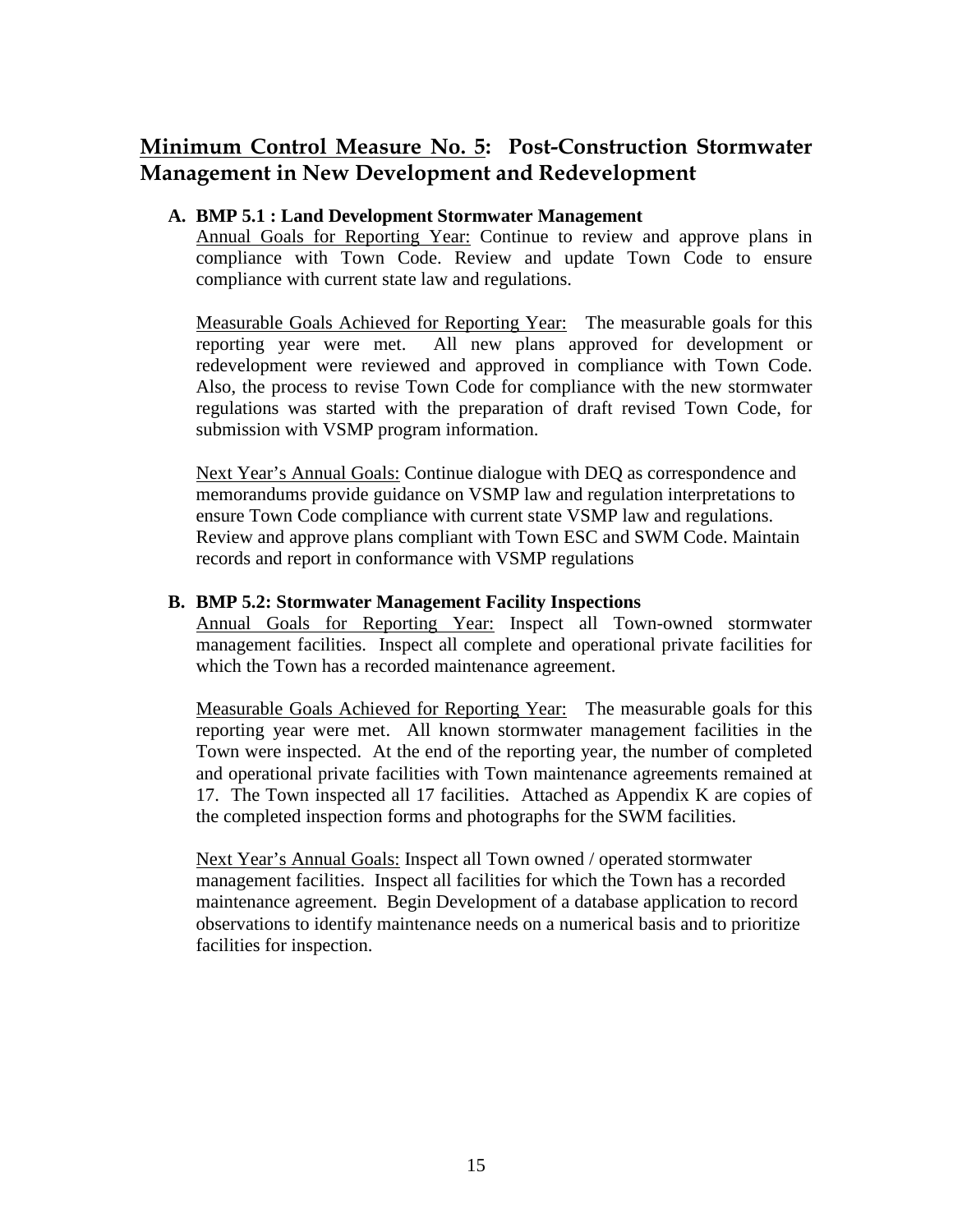# **MCM 5 Status of Compliance with Permit Conditions**

For the 2013-2014 reporting year, MCM 5 was in compliance with the permit conditions. The Town continued to implement and enforce procedures to address postdevelopment stormwater runoff for all land development project disturbing greater than 10,000 square feet. This included requiring BMPs, adequate site design, a maintenance plan and maintenance agreements for regulated projects. The Town also performed BMP inspections for Town facilities and private facilities with maintenance agreements. The Town also completed the process to revise Town Code for compliance with the new stormwater regulations in order to assume Local VSMP Authority. These actions were in compliance with the Town's MS4 Program Plan and permit conditions.

# **MCM 5 Assessment of the Appropriateness of BMPS**

The two BMPs for this category were appropriate for MCM 5. The Town reviewed and approved stormwater management plans that were complaint with *Article II. Stormwater Management* of Chapter 16 of Christiansburg Town Code and Virginia Stormwater Management Law and regulations. These plans included appropriate maintenance plans and long-term maintenance agreements. Furthermore, the Town inspected all Town owned / operated facilities and those facilities which have maintenance agreements. The Town required stormwater management plans for projects disturbing 10,000 square feet or more in an effort to address the various impaired waters draining from Town. This requirement was more stringent than minimum state standards and was appropriate for the 305(b)/303(d) Impaired Waters draining from and downstream of Town. These actions were appropriate for MCM 5.

# **Progress towards achieving measurable goals for MCM 5**

The measurable goals were achieved for MCM 5 for the reporting year. The Town only approved plans with adequate stormwater management components for land development projects larger than 10,000 square feet. The Town inspected all required facilities as laid out in the MS4 Program Plan. This resulted in meeting the MCM 5 measurable goals.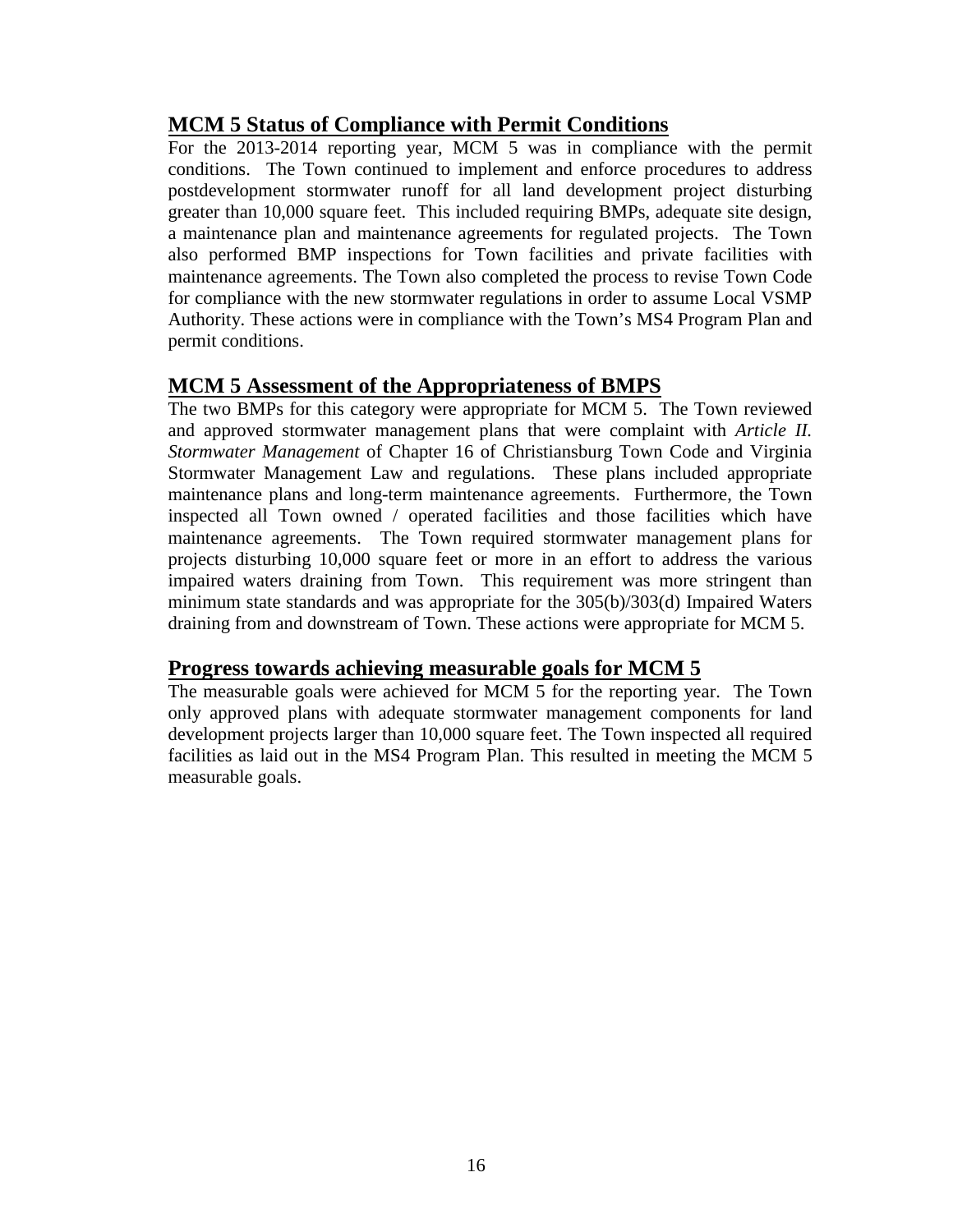# **Minimum Control Measure No. 6: Pollution Prevention / Good Housekeeping for Municipal Operations**

#### **A. BMP 6.1 : Town's MS4 Program Plan Updates**

Annual Goals for Reporting Year: At the end of the reporting year, perform a general review to ensure permit compliance, and to gauge the effectiveness of the program.

Measurable Goals Achieved for Reporting Year: The measurable goals for this reporting year were met. No major deficiencies were discovered in the program review process.

Next Year's Annual Goals: Incorporate information about the upcoming plans for VDOT and DEQ SLAF funded capital projects into the MS4 Program Plan. The benefits of these projects and schedule for construction will be incorporated into the action plan. Consider the TMDL IP plan final draft, or final plan, if available, in the action plan schedule. Maintain and update the MS4 Program Plan as needed.

## **B. BMP 6.2 : Daily Operation and Maintenance Activities**

Annual Goals for Reporting Year: Sweep streets on a regular basis and whenever specific complaints are taken for debris or sediment in the roadway. Pick up leaves in the fall of the year, beginning after the Town's Fall Clean-up activities. Continue picking up leaves as needed through the winter and spring. Take as many loads as feasible to composting facilities rather than the landfill. Continue to store salt indoors, use wash bays, and perform at least one employee training session per year. Perform a facilities inspection at the Public Works complex looking for possible improvement for stormwater pollution prevention practices and procedures. Inspect, clean, and verify our storm sewer system in an ongoing manner. As manpower allows, keep a crew detailed to this task.

Measurable Goals Achieved for Reporting Year: The measurable goals for this reporting year were met. All the streets in Town were swept at least once and specific areas were swept when complaints were received. Approximately 272 tons of debris was removed from the streets with the sweeper. Appendix L contains copies of the street sweeping logs. Tonnage is down from the previous permit year due to sweeper maintenance and winter weather that precluded street sweeping. The measurable goals for leaf cleanup this reporting year were met. The leaves were picked up following Fall Clean-up, and they were picked up as needed throughout the winter and spring. The Town continued to store salt in the salt dome and use the wash bays for vehicle washing.

Next Year's Annual Goals: BMPs 6.3, 6.4, and 6.5, were combined and renamed to BMP 6.2.The annual goals for this BMP are: Create draft policies and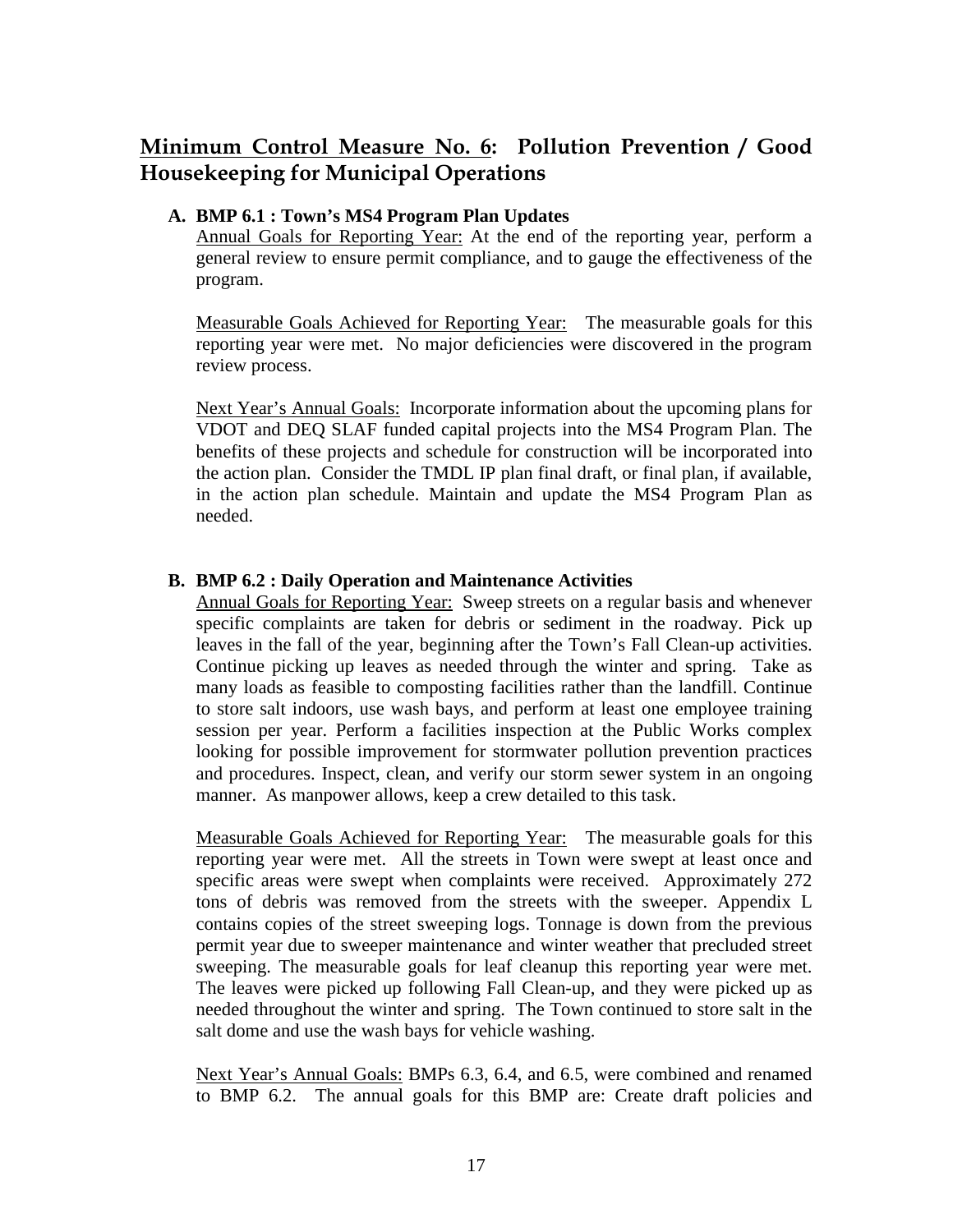procedures for daily operations and maintenance activities that reduce or prevent stormwater pollution and include in a developing SWPPP. These activities include sweeping streets, storing salt indoors, washing public works vehicles in wash bays, and picking up leaves.

#### **BMP 6.3 Municipal Facility Stormwater Pollution Prevention Plans**

Annual Goals for Reporting Year: Identify all high priority municipal facilities. Identify which high priority facilities have a high potential for discharge of excess stormwater pollutants and begin to develop SWPPPs for those facilities.

If the pollutant from the Wades Lane facility are discharged at rates above those allowed in the TMDL WLA, develop plans and a schedule to minimize pollutant discharge in a manner consistent with the approved TMDL.

Measurable Goals Achieved for Reporting Year: The measurable goal for identifying high priority areas eligible for SWPPP development was met this reporting year. Appendix O contains the evaluation of sites.

Samples were not taken for TSS and settleable solids at the Wades Lane facility due to staff turnover. The analysis results from the previous permit year will be analyzed this permit year. The pollutant levels where higher than expected, and the Town is planning to produce a new waste soil fill plan with additional ESC measures, to reduce sediment discharge. The Town also installed new ESC measures after the June  $6<sup>th</sup>$ , 2013 sample results were received, and samples taken in the current permit cycle will be compared to the previous sampling.

Next Year's Annual Goals: Begin development and drafts of activities and training to be covered under the Public Works Station B SWPPP.

#### **C. BMP 6.4 Nutrient Management Plans**

**Objective:** Report all contiguous land exceeding 1 acre of area and owned by the Town for Nutrient Management Planning. Create and follow Nutrient Management Plans (NMPs) for applicable Town lands as specified in the permit conditions in order to prevent the application of excess nutrients and associated stormwater pollution. Obtain certification for staff or have plans prepared by a certified nutrient management plan writer.

Measurable Goals Achieved for Reporting Year: Appendix N identifies sites eligible for Nutrient Management Plan coverage.

Next Year's Annual Goals: Obtain NMP certification for a staff member. Begin the development of NMPs for at least 15% of the identified lands.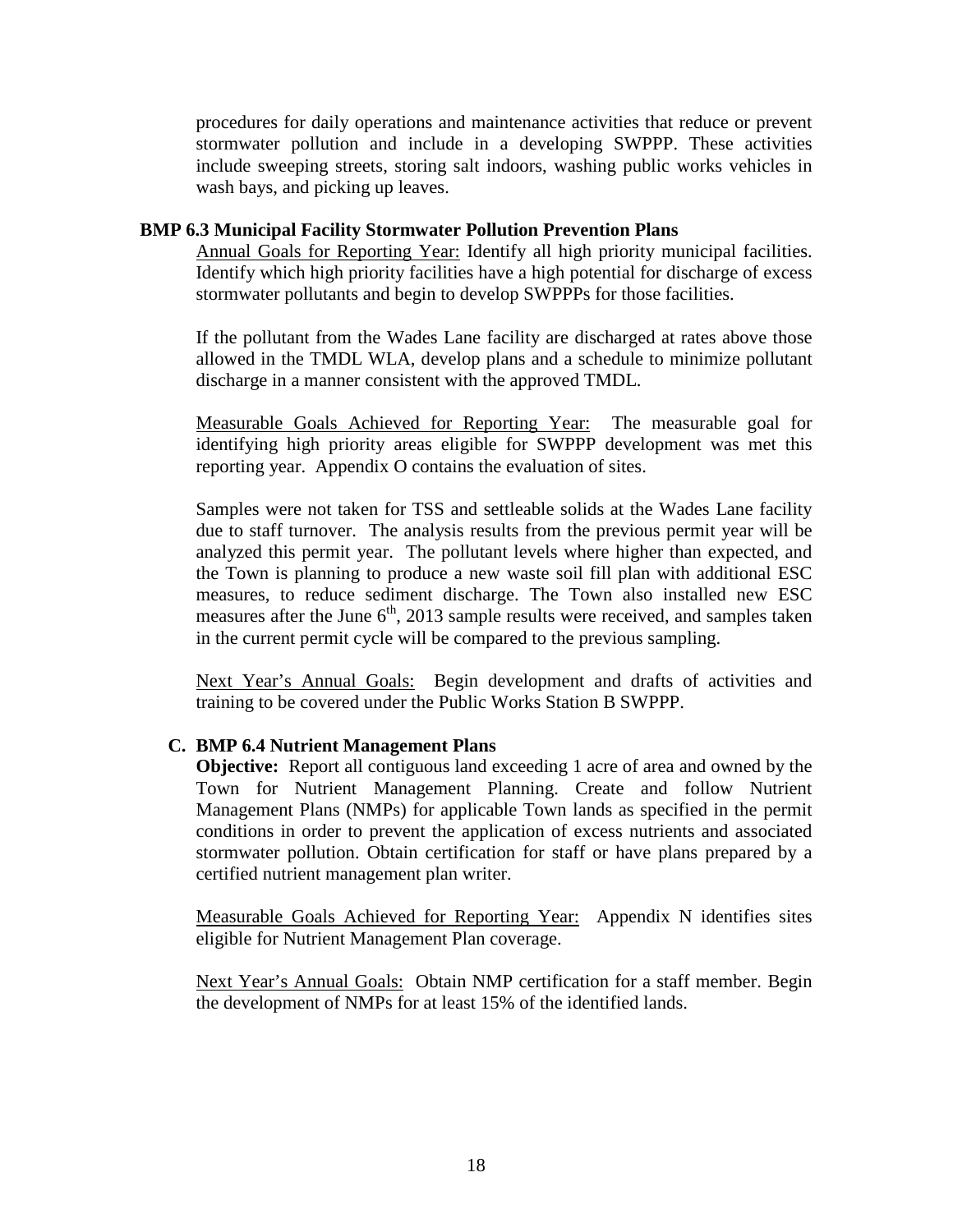## **D. BMP 6.5 Employee Training**

**Objective:** Develop and follow a 5-year Training Plan that provides training to relevant employees in order to prevent stormwater pollution. The training shall include: illicit discharge identification; good housekeeping and pollution prevention for road, street and parking lot maintenance; good housekeeping and pollution prevention for maintenance and public works facilities; good housekeeping and pollution prevention for recreation facilities; and spill response for emergency services.

Measurable Goals Achieved for Reporting Year: Staff turnover occurred in positions that will address this BMP both the Public Works and the Engineering department. Replacement staff continued annual training under BMP 6.5 as reported under that BMP.

Next Year's Annual Goals: Begin to develop a 5-Year Training Plan. This BMP development will proceed in step with SWPPP development and will require a multi-year effort. The 2014-2015 goal is to outline a development schedule to provide public works and emergency services personnel stormwater pollution prevention training.

#### **E. BMP 6.6 : Household Hazardous Waste Collection**

Annual Goals for Reporting Year: Participate via advertising and staffing for this event.

Measurable Goals Achieved for Reporting Year: The measurable goals for this reporting year were met. The annual Household Hazardous Waste Collection event was held at the Montgomery Regional Solid Waste Authority facility, just outside of Christiansburg Corporate Limits.

Next Year's Annual Goals: Participate via advertising and staffing for this event.

#### **F. BMP 6.7 TMDL Action Plans**

**Objective:** Develop TMDL Action Plans that contain the steps or activities the Town will take to address the assumptions and requirements of TMDL Waste Load Allocations.

Measurable Goals Achieved for Reporting Year: The Town devoted resources for this BMP to the TMDL IP plan development process running from 2013 through the planned final draft presentation planned for late 2014 and final plan assumed for early 2015. The Program plan outlines plans to incorporate the construction of upcoming capital projects into the action plan as action items. Education and outreach BMPs will also be incorporated into the developing Action Plan.

Next Year's Annual Goals: Develop Action Plan schedules for TMDL streams based on known capital project forecasts, reasonable assumptions of future capital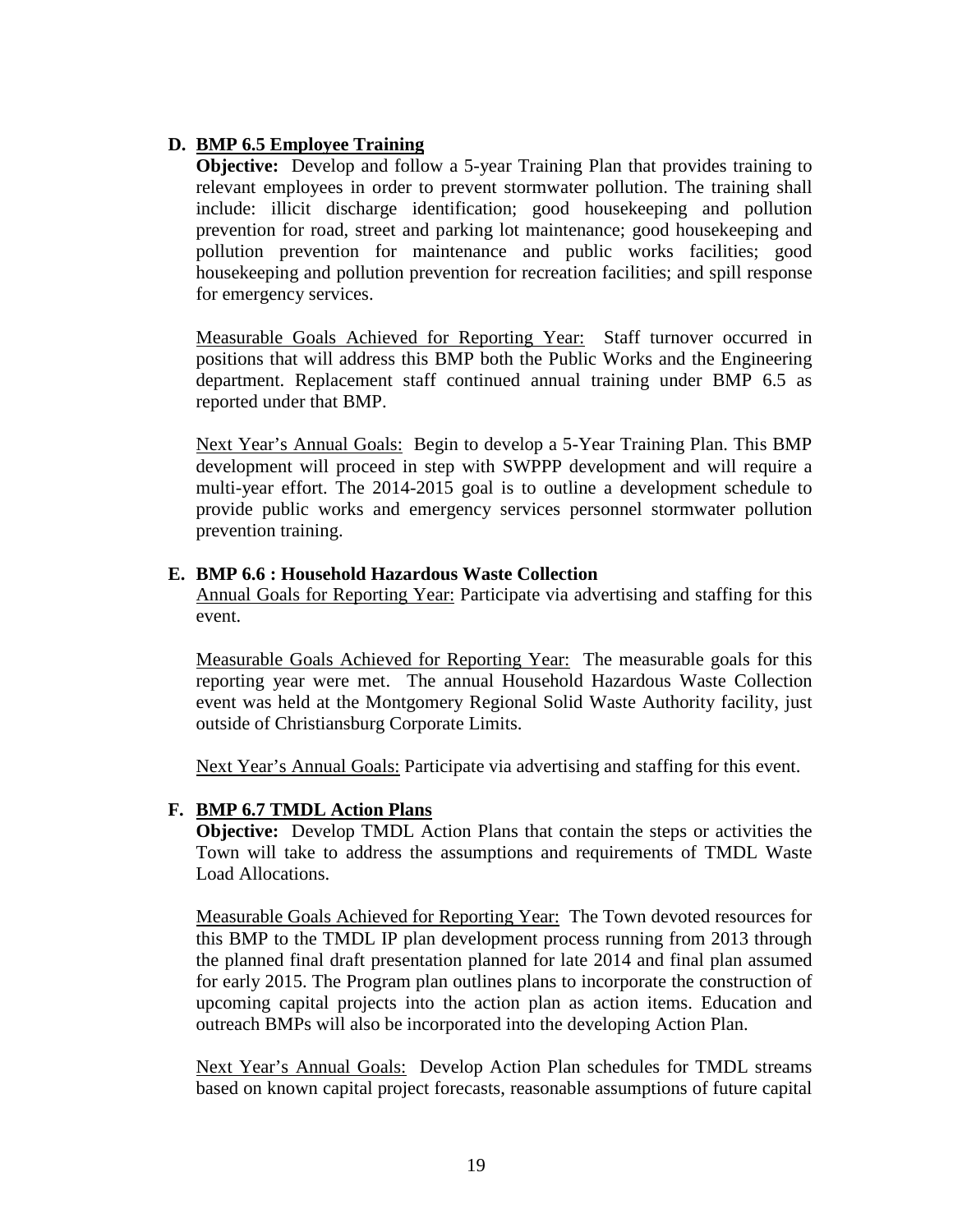investments and funding availability, and continuing education, outreach, NMP development, and SWPPP and training BMPs.

#### **G. BMP 6.8 Annual Characterization**

Annual Goals for Reporting Year: Estimate the volume of stormwater discharged by the Town's MS4 in units of cubic feet. Estimate the quantity of pollutants contained in that stormwater volume, in units consistent with any TMDL WLA.

Measurable Goals Achieved for Reporting Year: The measurable goals for this reporting year were met. The assumptions of land cover conditions based on zoning remain unchanged from permit year 2012-2013, therefore the annual characterization results also remain unchanged. Included as Appendix P are calculations that estimate the volume of stormwater discharged by the Town's MS4, and the pollutants contained in that stormwater. For the reporting year, the Town's MS4 has released an estimated 25,415,518 cubic feet of stormwater to Crab Creek. This stormwater contained an estimated 41.9 tons of sediment (suspended solids) and 1.23E+10 E. coli cfu. For the reporting year, the Town's MS4 also released an estimated 3,057,041 cubic feet of stormwater to Falling Branch (Roanoke River). This stormwater contained an estimated 5.7 tons of sediment (suspended solids) and 1.59E+9 E. coli cfu. Approximately 2,561,764 cubic feet of stormwater was released to Slate Branch. Because Slate Branch does not have an approved TMDL, the estimated amount pollutants contained in this stormwater will not be stated in this report, but the calculations for these amounts have been performed and are included in Appendix Q.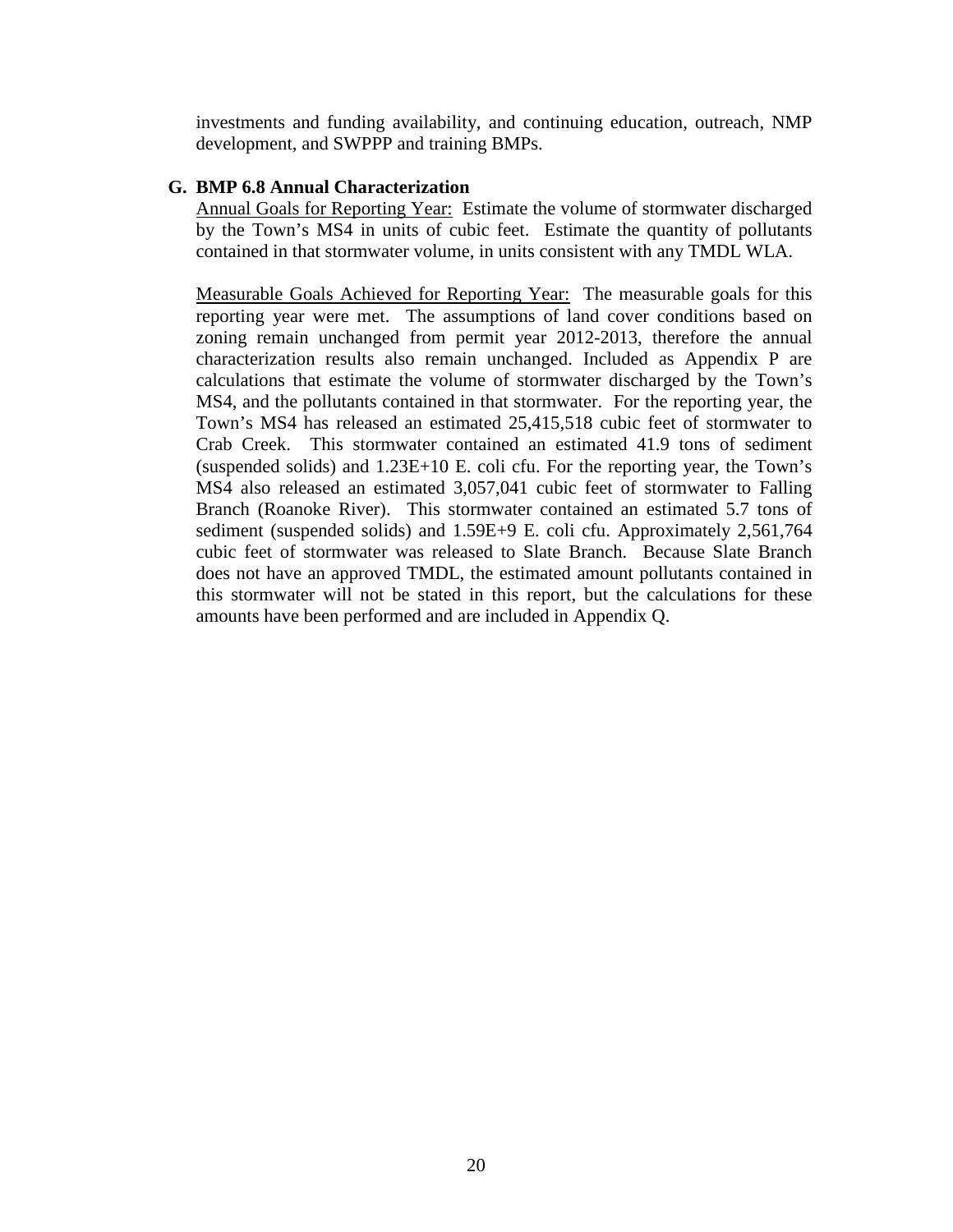# **MCM 6 Status of Compliance with Permit Conditions**

For the 2013-2014 reporting year, MCM 6 Program and Action Plan development schedules were revised due to staff turnover that delayed these schedules. The annual goals for 2014-2015 were revised accordingly to account for the delay. In justification of the delay, these items are critical schedules moving forward in the long term and require careful consideration and evaluation. The Town continued to participate in an annual household hazardous waste collection event, perform employee training, sweep Town maintained streets, perform leaf pickup, perform daily operations in a stormwater conscious manner (store road-salt indoors, use vehicle wash-bays draining to sanitary sewer) clean storm sewers, and perform MS4 Program Plan updates as needed. The Town also completed a public works facility stormwater inspection in accordance with the MS4 Program Plan. These actions were in compliance with the Town's MS4 Program Plan and permit conditions.

# **MCM 6 Assessment of the Appropriateness of BMPSs**

The eight BMPs for this category were appropriate for MCM 6. The BMP 6.1 Household Hazardous Waste Collection event collected and properly disposed of hazardous waste that otherwise would have ended up in regular municipal garbage or being illegally dumped. The BMP 6.2 Street Sweeping Program picked up sediment, road grime, trash, and other gross pollutants which would have would have been washed into the nearest stream, had sweeping not occurred. The BMP 6.3 Leaf Pickup Program picked up leaves and other organic waste in an effort to properly dispose of these residential wastes. The BMP 6.4 Stormwater Pollution Prevention Measures in use during Municipal Operations provided stormwater training for municipal employees, required that road-salt be stored indoors such that it is not exposed to excess precipitation, and required that public works vehicles be cleaned in a wash facility that drains to the sanitary sewer. Also, the BMP 6.5 Storm Sewer Cleaning Program cleaned storm sewer system piping and structures, resulting in gross pollutants not being washed into receiving waters. These good housekeeping items appropriately target municipal operations to prevent unnecessary stormwater pollution. BMP 6.6 Town's MS4 Program Updates required updates as necessary by permit, regulation, or law updates. BMP 6.7 Evaluate Properties Owned or Operated by the Town required the Town to evaluate properties in light of stormwater compliance, which is appropriate for MCM 6. Finally, with BMP 6.8 Annual Characterization, the Town estimated the volume of stormwater and pollutants discharged by the Town's MS4. In total, these BMPs were appropriate for MCM 6.

# **Progress towards achieving measurable goals for MCM 6**

The measurable goals were achieved for MCM 6 for the reporting year. The Town achieved the measureable goals by working to preventing unnecessary stormwater pollution by aiding in the collection and proper disposal of household waste. The Town also prevented unnecessary stormwater pollution by removing excess roadway dirt and sediment, by picking up fallen leaves, and by providing stormwater training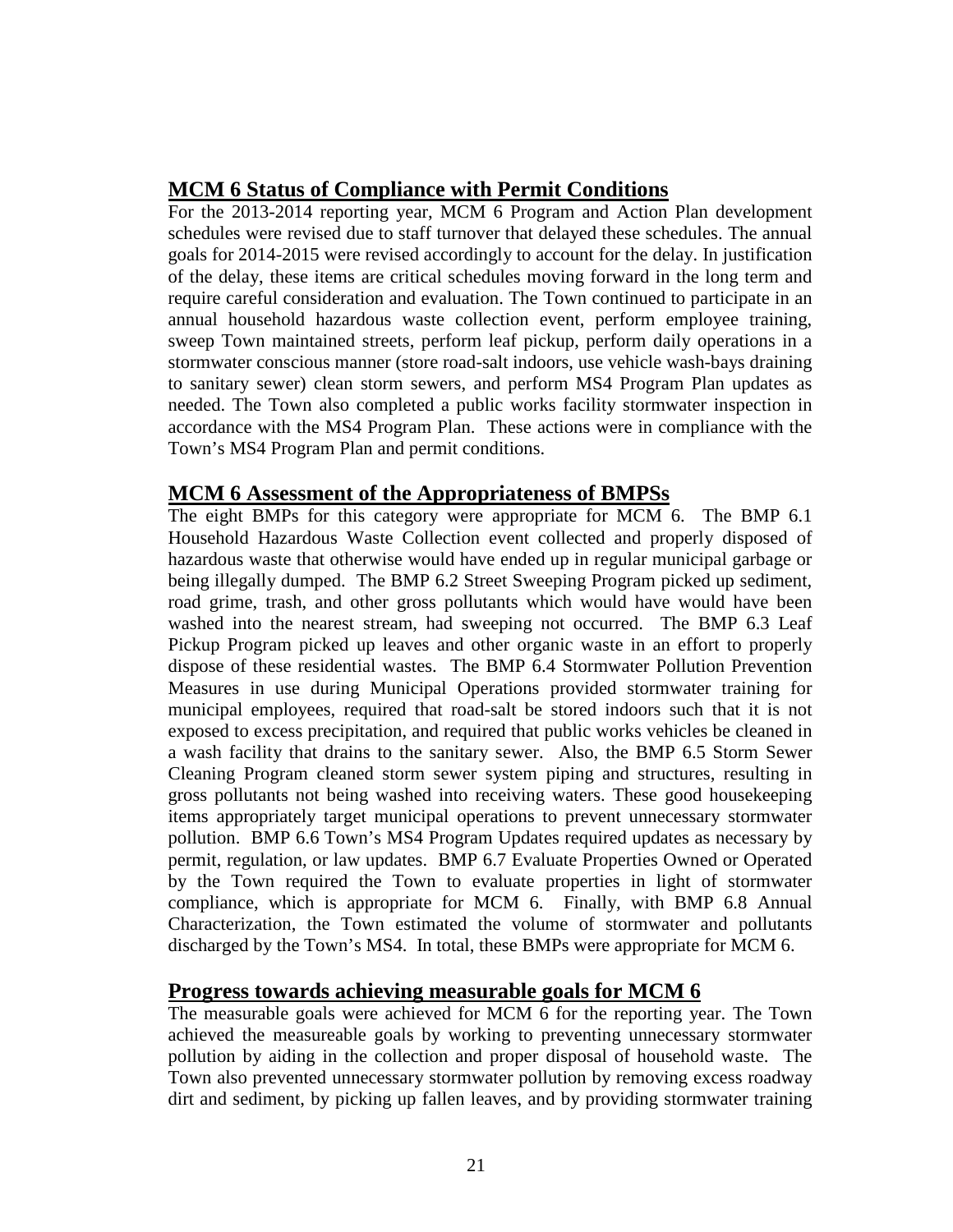for Public Works employees. The Town also performed a public works facility inspection in accordance with the MS4 Program Plan. The Town did update the MS4 Program Plan as needed, evaluate Town properties, and perform an Annual Characterization. These measures resulted in achieving the measurable goals for MCM 6.